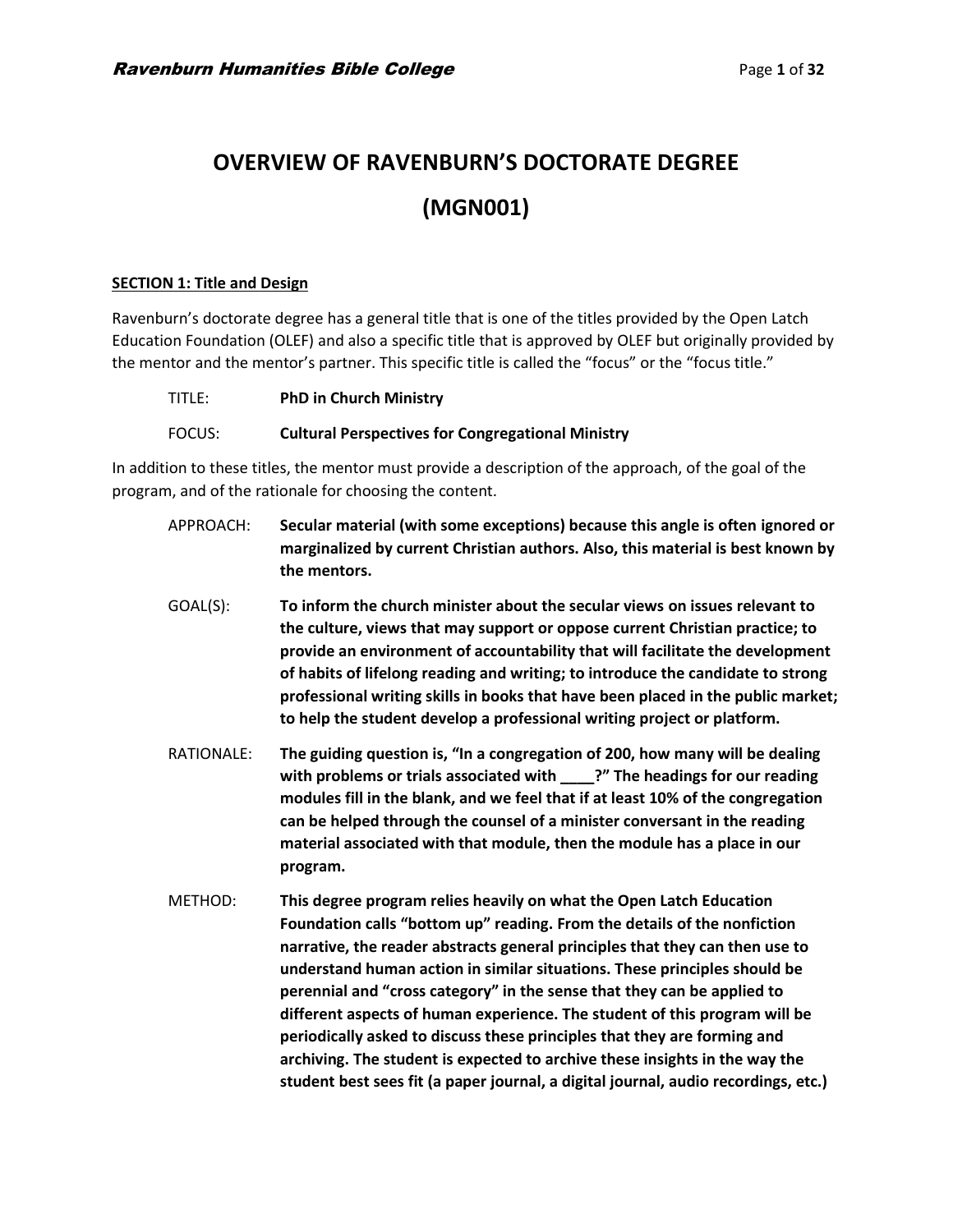## **SECTION 2: Mentor Group**

The doctorate programs in the faculty-school system are required to have one main instructor and at least one ancillary instructor to work with each student. This is known as the "mentor group," and each mentor group gets an identifying number (a "Mentor Group Number," or a MGN) in order to aid cross referencing and record keeping.

The main instructor is known as the "mentor," and the ancillary instructor is known as the "co-mentor." These mentors must be individually accredited by OLEF or must be part of the permanent faculty group of a faculty-school accredited by OLEF.

The mentor and the student form the main relationship in the doctoral program. However, the comentor has an important role to play. The co-mentor must be familiar with the types of books that make up the material for the focus and must be ready to step in and become the mentor for the student should the original mentor be unable to meet these duties due to health reasons or the like. Also, at times the co-mentor will be expected to interact meaningfully with the student even if the mentor is still active simply to give the student a variety of perspective on the material. For Ravenburn, the following faculty make up the mentor group:

Mentor: **Matt Horn**, PhD, Kent State University

Co- mentor: **Paul Neel**, PhD, Kent State University

This particular mentor-group number is 001, or **MGN001**.

# **SECTION 3: Sponsoring School**

Each mentor group must find a faculty-school college to sponsor them. This college must be accredited by OLEF. The school must examine the proposed PhD program and, if they are then willing, can endorse the program. At this point, a faculty member from the school will be appointed by the school's director to monitor the progress of the student through the program. This faculty member must hold a PhD, and they will not be officially considered part of the mentor group. This faculty member from the sponsoring school is called the "monitor." The monitor must approve the writing proposal of the student.

Monitor for MGN001: **Bill Dipuccio**, PhD, Marquette University

That a mentor group must find a sponsoring school is important because no mentor group by itself can offer degrees. The mentor and the co-mentor can offer the content of the degree (the book list, etc.) and can instruct and advise the student through the process, but they cannot actually award degrees. Instead, the sponsoring school tracks the student's progress through the program and then allows the credits to transfer into that school's corresponding doctorate program. The sponsoring school can view the mentor and the co-mentor as affiliated faculty with no continuing obligation of sponsorship and affiliation with the mentors once that particular student-mentor contract has expired.

Some important notes are in order.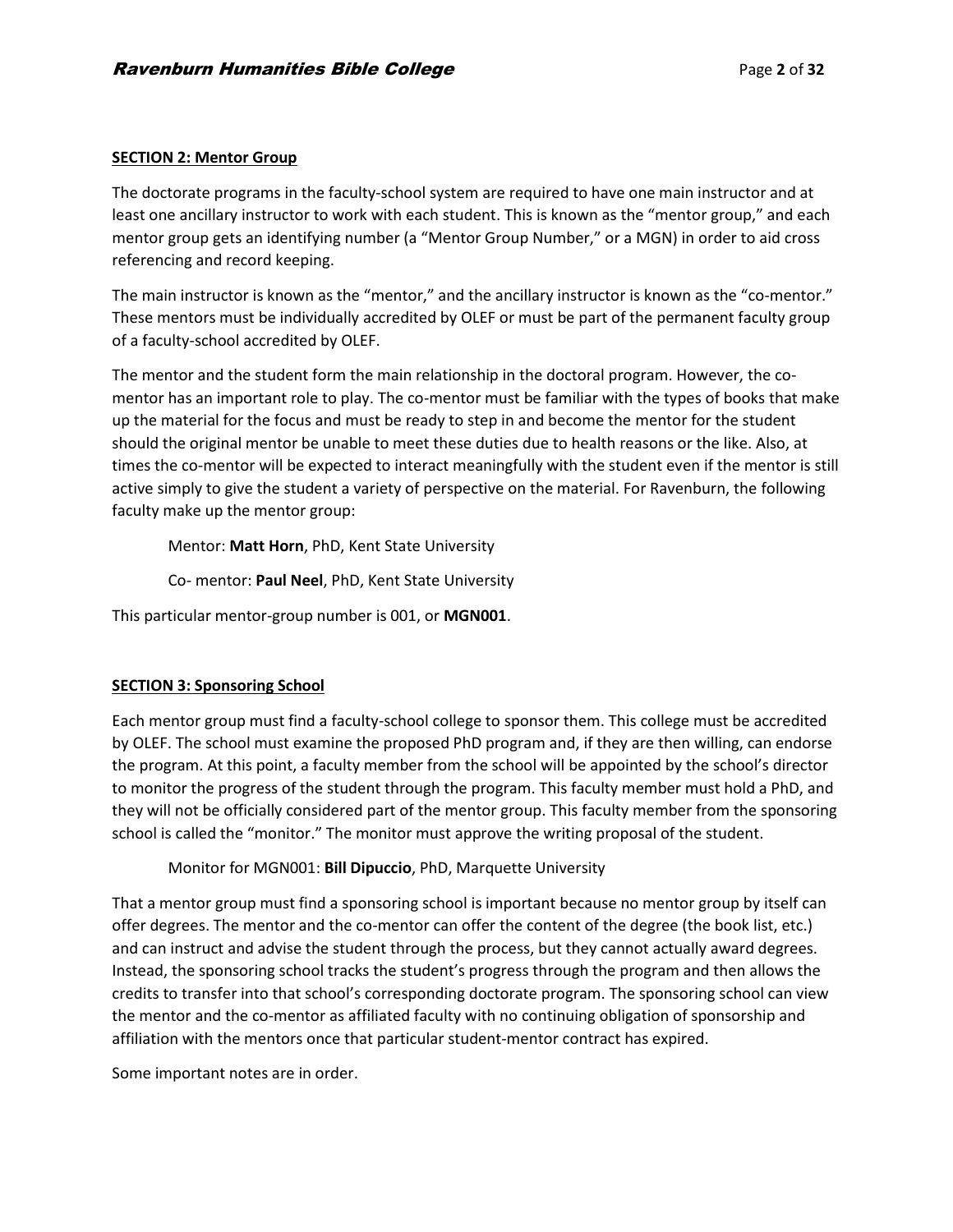- 1. The sponsoring school must list the PhD program on its web site, although it does not have to actively seek enrollment for the degree. This can be left to the individual mentors sponsored by the school.
- 2. The sponsoring school, since it lists a PhD program, must have at least one member of its permanent faculty group that has the PhD and who can be in charge of monitoring the mentors the school sponsors. This monitor must also approve of the writing projects of the candidates of the program.
- 3. The mentors that the school sponsors can themselves be part of that school's permanent faculty group. In this case, while it does not have to be listed this way, the doctoral degree program will most likely be listed as a regular and active program offered by the school itself.
- 4. Therefore, given the possibility of No. 3 above, faculty-school colleges can offer a doctoral program if the leader and co-leader of the program both have a PhD. The leader of the program must partner with another faculty holding the PhD, either from that very school or not, and a third faculty member from the school (or another school) also holding the PhD must be in contact with the mentor and the co-mentor, acting in the same capacity that a sponsoring school's faculty member would be in contact with two independent mentors in a mentor group.

The job of this third faculty is simply to safeguard the interests of the sponsoring school, and this is done by making sure the degree program is something that aligns with the school's own vision and goals, that the mentors are faculty that the school can affiliate with in good faith, and that the basic rules of the program (especially the contact rules and the time-to-degree rules) are all followed carefully.

## **SECTION 4: Degree Requirements (Overview)**

1. Before enrolling in a doctoral program in the Faculty-School System, the student must show evidence that they have received a MA or MS degree from a college or university. It is up to the mentor group and the sponsoring school both to examine the student's previous transcripts.

The student and mentor group must agree to a **commencement document**. The student and the mentor must create a commencement document which articulates and affirms the following:

- a) That the student has examined the requirements of the specific program, has had a talk with the mentor group about any possible questions about the program, and has agreed to the terms, timeline, tuition, and fees of the program.
- b) That the student's work on the program has started on a specific date, and that the student must finish the program 6 years from that date, barring any obviously reasonable delays (serious medical issues, death in family, etc.).
- c) That if special tuition rates have been negotiated, those special rates must be listed in the email sent to the sponsoring school, OLEF, and COFSA (see below).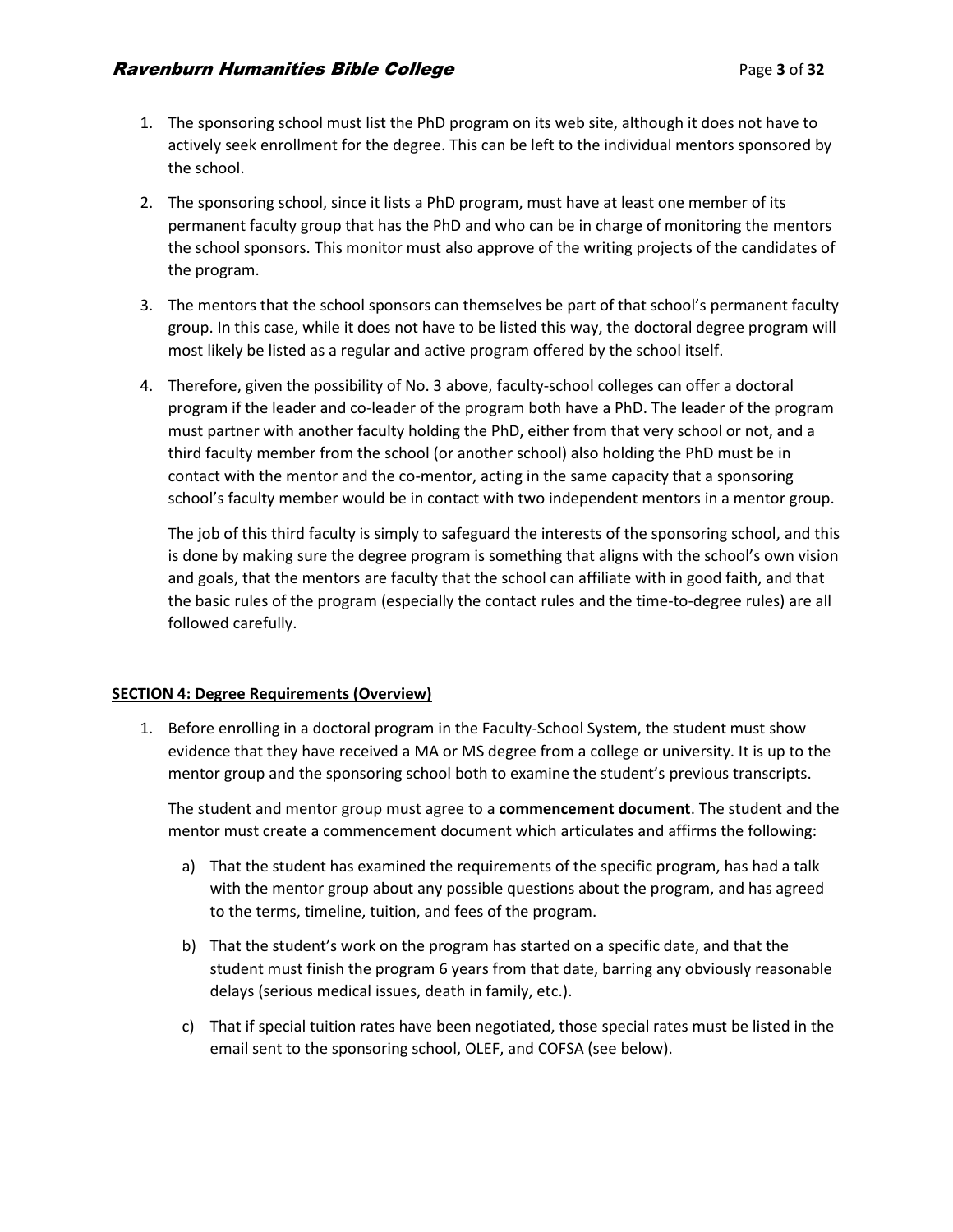- d) That if there are any other special variations or accommodations to the basic requirements, those changes must also be clearly listed in the email that serves as the commencement document.
- e) That the mentor cannot withdraw from the role of guiding the student through the program, once the program has begun, barring obviously reasons like serious medical issues, death in family, etc.).

The commencement document's main purpose is to establish the start date of a student's work on the degree, but the document will also make it clear that since the student is paying the tuition, the mentors who have signed the contract have entered upon a material contract and thus are expected to fulfil the promise of that contract.

The document can be an email that is forwarded through the student and mentor's email boxes and has finally been archived at both OLEF and COFSA.

- 2. The student must physically meet with the mentor at least twice every calendar year for at least a 4-hour meeting each time, with at least 3 months between the two meetings, or at least once a year with the mentor for an 8-hour meeting. If there is no time during the year when the mentor is in or near the geographic area of the student, the student is expected to travel to the mentor's home area and to pay for the travel and lodgings if necessary. If at any point the mentor is incapacitated and cannot meet, then the student must meet with the co-mentor.
- 3. In addition to the above requirement, the minimum requirements of student-mentor contact are as follows. (To see how this should be recorded, see the "10-20-30 Reporting" section.)
	- a. The student and their mentor must be in email or text communication at least once a week.
	- b. The student and their mentor must be involved with meaningful synchronous communication at least once a month (this is a live video stream or a live phone call).
- 4. This degree has three stages, the "pre-candidate" stage, the "candidate" stage, and the "defense" stage. One earns pre-candidate status simply by enrolling and agreeing to the commencement document. The pre-candidate can specifically be referred to as "student," although sometimes the term "student" will be used in a more general sense in this document. However, the candidate will always be referred to as "candidate" when this sort of specificity is required.

*Pre-candidate obligations*. In order to become a candidate, the student must achieve the following:

a. The student must have their proposal for their writing project(s) approved by both the mentor and the co- mentor, although the mentor will be the one to work with the student on the project(s). The sponsoring school's monitor must also approve the project.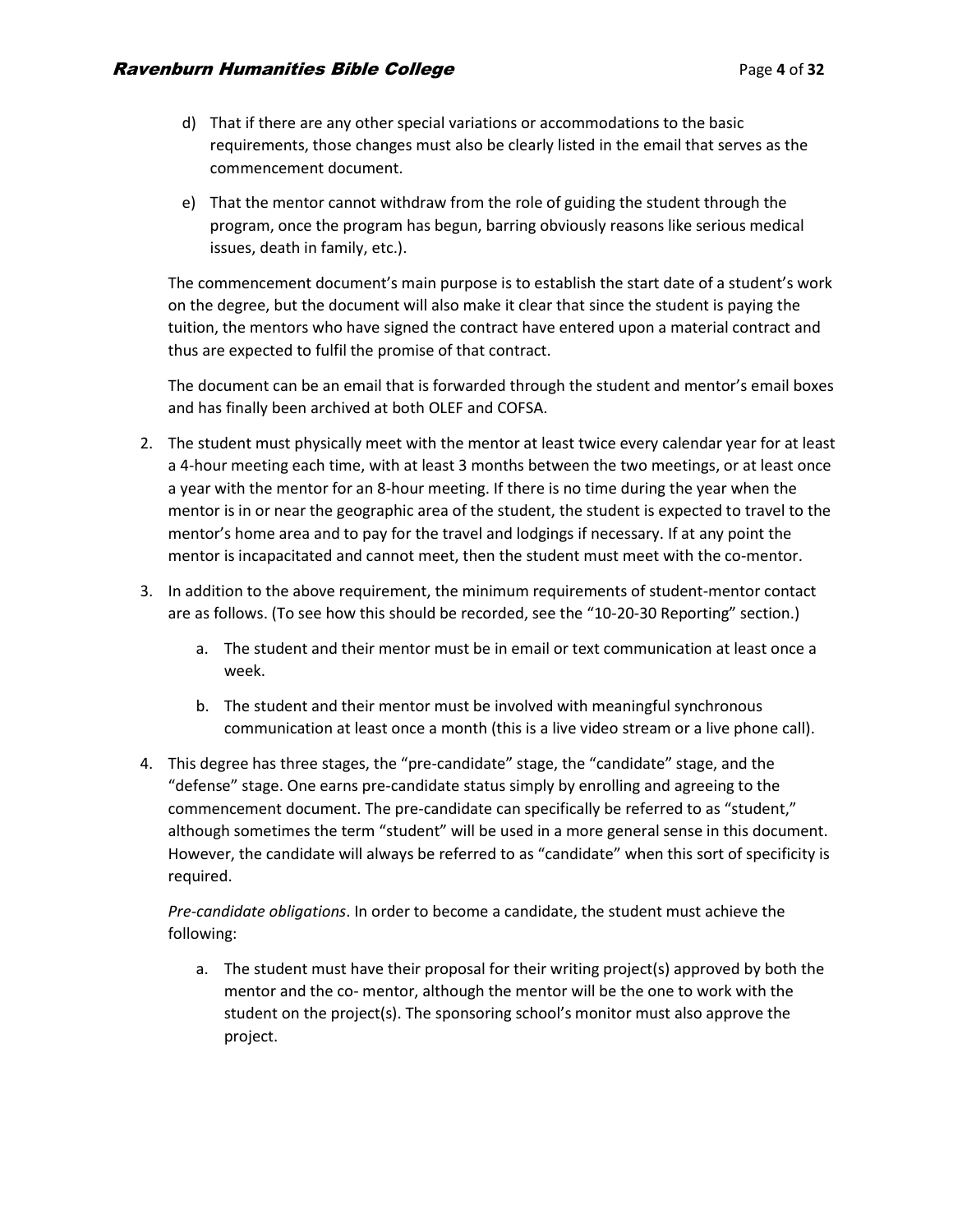- i. The proposal must detail a writing project or a collection of projects that either by itself (as a single project) or as a collection (of smaller projects) equals the traditional length and work put into a traditional PhD dissertation.
- ii. The proposal must outline and defend the relevancy and use of the writing in terms of how it can be used in a popular and profitable way in society (by "popular" we mean that the audience is the general public, not a scholarly group). For MGN001, this requirement means that the proposal must show how the writing will help a vocational or lay church leader in their responsibility to minister to a church congregation.
- iii. The proposal may focus on writing in a strict sense (that is, writing articles or book-length manuscripts) or may extend the concept to include developing communication artifacts that demonstrate structure, unity, design, and composition and that are in a fixed format and repeatedly accessible to a public audience. We consider the both traditional writing like essays and books and the nontraditional type to be "texts" in a broad sense, and the word "text" will be used to denominate this broad sense. Non-exhaustive examples of such texts are as follows (in providing this list we do not mean to suggest that any one of these alone is sufficient for the writing project).
	- 1. web sites
	- 2. articles to be sent into a current magazine
	- 3. the development of a new magazine or journal for public use
	- 4. textbooks or curriculum development
	- 5. a book for public use
	- 6. videos in addition to written content
	- 7. an audio composition like a radio-drama or collection of pod casts set in a written context like a web site
	- 8. a curriculum presented in graphic-novel format or in brochure format
	- 9. a sustained blog
	- 10. a sustained communication platform servicing a network (like a bulleting or a newsletter)
- b. The student must pass OLEF's Logic exam, which is a written exam that must be submitted to and graded by OLEF. This is the same logic exam given to the undergraduates. If the pre-candidate has already taken the exam, they must take it again to demonstrate sustained mastery.
- c. The student must successfully declare for 10 of the 20 teaching credits associated with the degree (see Section 9 below).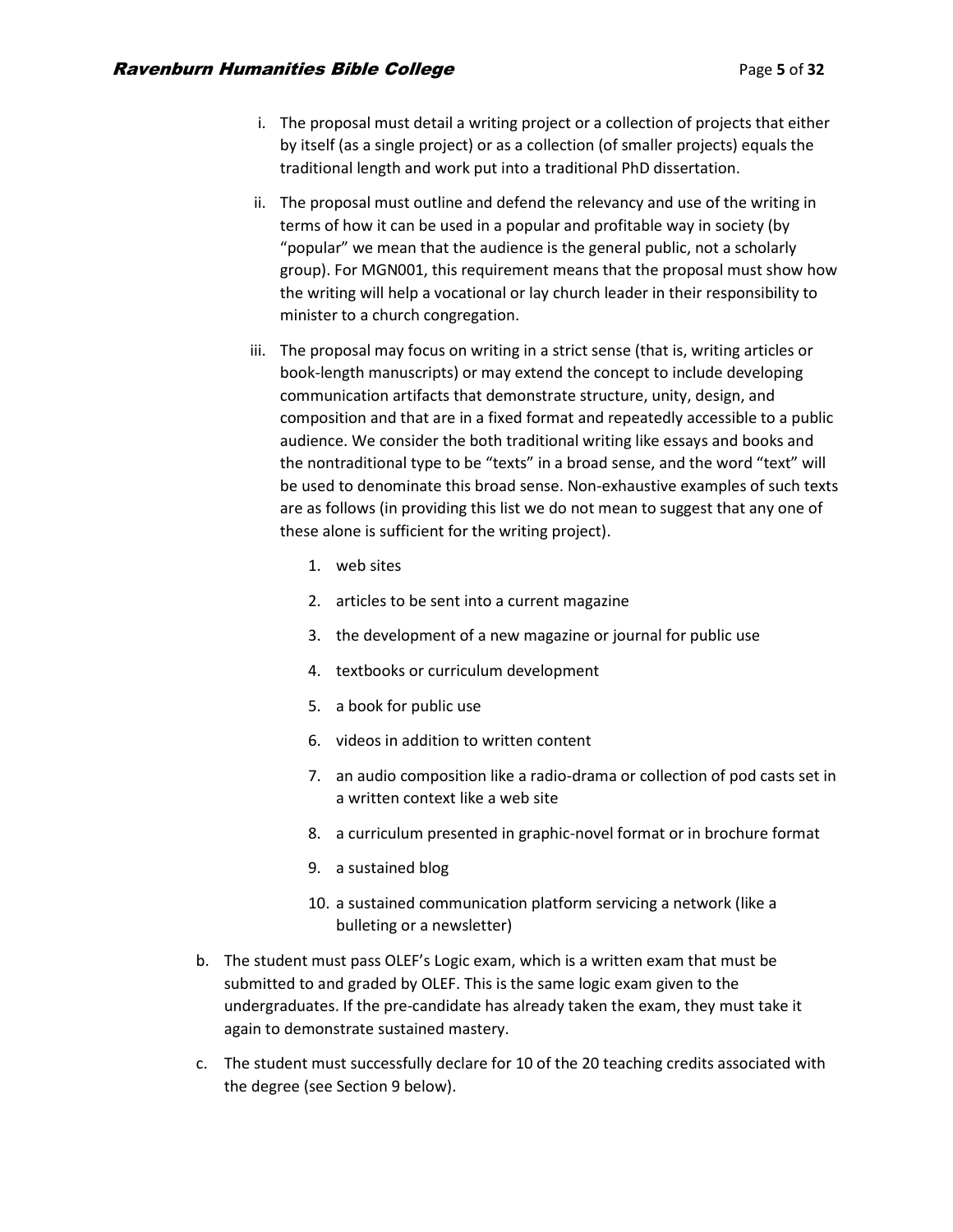- d. The student will affirm in the OLEF Candidacy Checklist that they have met the Western Philosophy reading requirements. This requirement is set in place here not to try to ensure a deep learning of philosophy before the student achieves candidacy but rather to serve as a strong reminder to the student that core ideas of our Western heritage must be grappled with sooner or later in order for one to have a truly deep understanding of cultural issues. Here are the philosophy requirements:
	- i. Selections from a minimum of 2 popular books (that is, written to a popular audience) about general concepts in Western philosophy. Ideally, these books are to be chosen from a list provided by OLEF. Students may choose their own selections from these books, as long as the selections are of the total length required. Total minimum length of selections = 300 pages. Audiobooks can be used to meet this requirement. (See below for more options in book choice.)
	- ii. Selections from an anthology (single volume or multi-volume) that seeks to present a history of Western philosophy. The list of selections will be provided by OLEF. The student will be encouraged to choose from the list. Total minimum length of selections = 200 pages. Audiobooks can be used to meet this requirement. (See below for more options in book choice.)
	- iii. Selections from primary philosophical writings (Western philosophy). The list of acceptable selections will be provided by OLEF. Ideally, the student will choose from the list. Total minimum length of selections = 100 pages. Audiobooks can be used to meet this requirement. (See below for more options in book choice.)

If the student has already read a sufficient amount of philosophy not listed by OLEF, then they can send OLEF an email describing this reading to see whether it is sufficient to meet this requirement. Furthermore, if students have already read selections or books listed by OLEF, they can count that material toward this requirement. That is, previous reading can count in the Western Philosophy reading requirements. This is a departure of the requirement that the reading of the primary book list be new to the student.

- e. The student must read at least 33 of the titles listed in the booklist and must complete at least 10,000 pages of reading during the pre-candidacy stage. If there is a book on the book list that the student has already read before they enrolled in the program, then that book must be substituted out for a book the student hasn't read yet. Up to 16 of these books can be read as audiobooks. On the OLEF Candidacy Checklist, the student must affirm this requirement has been met.
	- i. Some qualifications are in order. The first qualification refers to actual page count.
		- 1. To go by page number is to assume that a certain uniformity can be met given all the various sizes, formats, line spaces, and font sized used in book publication. To help develop a sense of this uniformity, OLEF has developed material to illustrate the range of books that can be used in a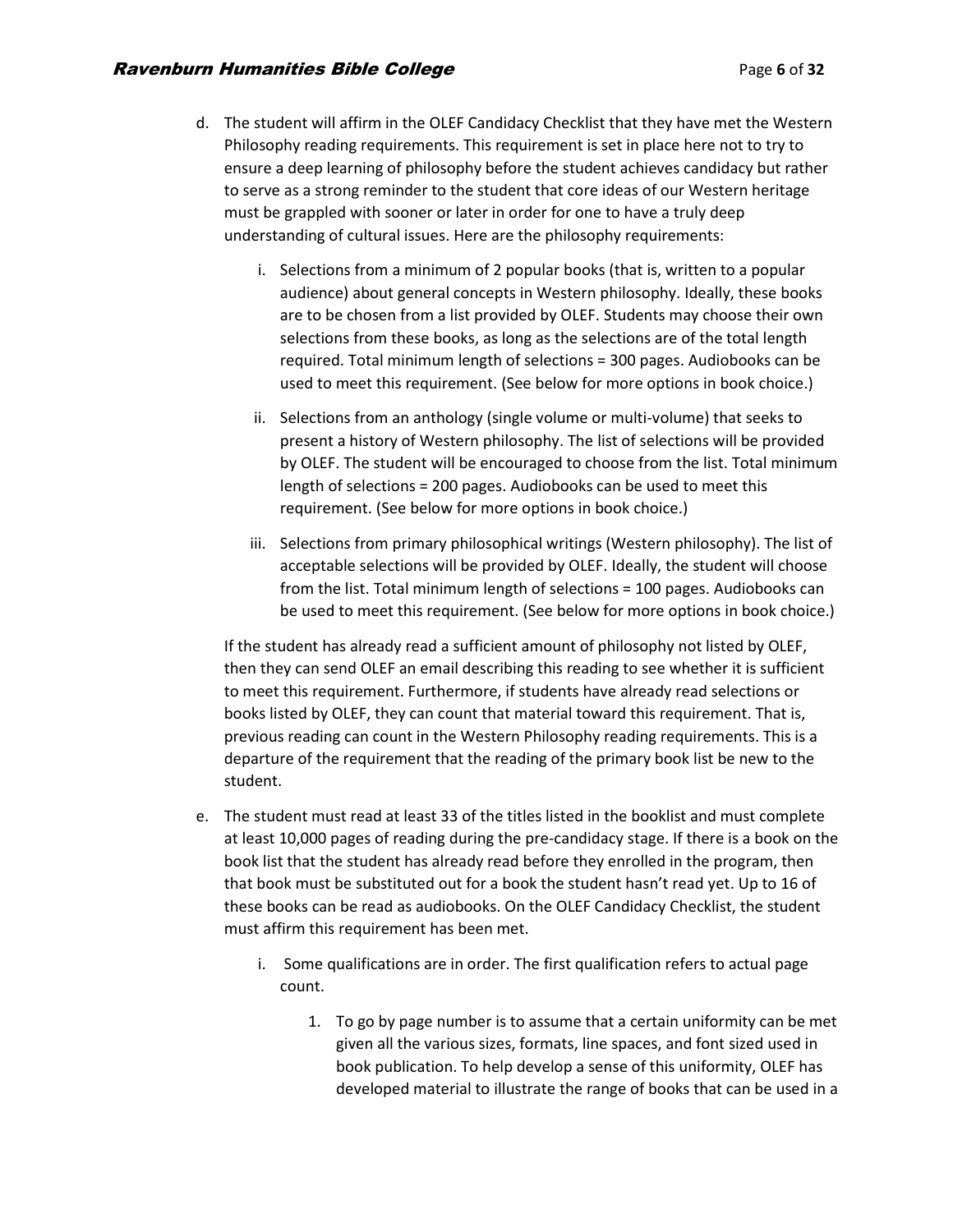straightforward way concerning page number. In contrast, some books have pages that are densely lined with text, and others use larger font and larger space between lines. Of the former, the page count needs to be adjusted. For example, 20 pages of a dense book may count as 24 for the page count needed for the degree requirements [this is an increase of 20%], and of the latter, 20 pages would count as 16 regular pages [a decrease of 25%]). A sense of what constitutes this uniform page must be developed by experience, and the mentors must demonstrate to OLEF that they have developed this sense.

- 2. The mentor and the student must come to an agreement as to what number of pages can be logged as meeting the requirements of this degree when skimming, speedreading, or skip reading techniques are employed.
- 3. If an audiobook is used, than the page count can be ascertained by referring to the hardcopy of choice.
	- a. If the student finishes the whole book by audiobook and the printed version is less than 300 pages, then the actual page count of the book's main text (excluding end notes, etc.) can be used on the page-count log.
	- b. If the student finishes the whole book by audiobook and the printed version is more than 300 pages, then the student must enter only 300 pages in the page-count log for their log toward the primary requirements of the degree. This log is called the "Main Log." This is to ensure that physical reading strategies (slow reading, normal reading, speed reading, skimming, skip reading) are employed in at least half of the book list. The student can then enter log the rest of the pages in order to earn an honorific (cum laude, etc.). This record is called the "Honorifics Log."
- 4. The student can read up to 50% of the book list as audiobooks.
- ii. The second qualification refers to logging the page count.
	- 1. The student must keep track of the titles and pages read over the course of the 8 weeks in order to provide an accurate report on the  $10<sup>th</sup>$ day of every month.
	- 2. The report must be a live, cumulative document. That is, each report must contain the information from the previous report as well as the new titles and new pages read up to the date of submission. This is to enable the mentor to get a holistic view of the reading by looking at the most current report.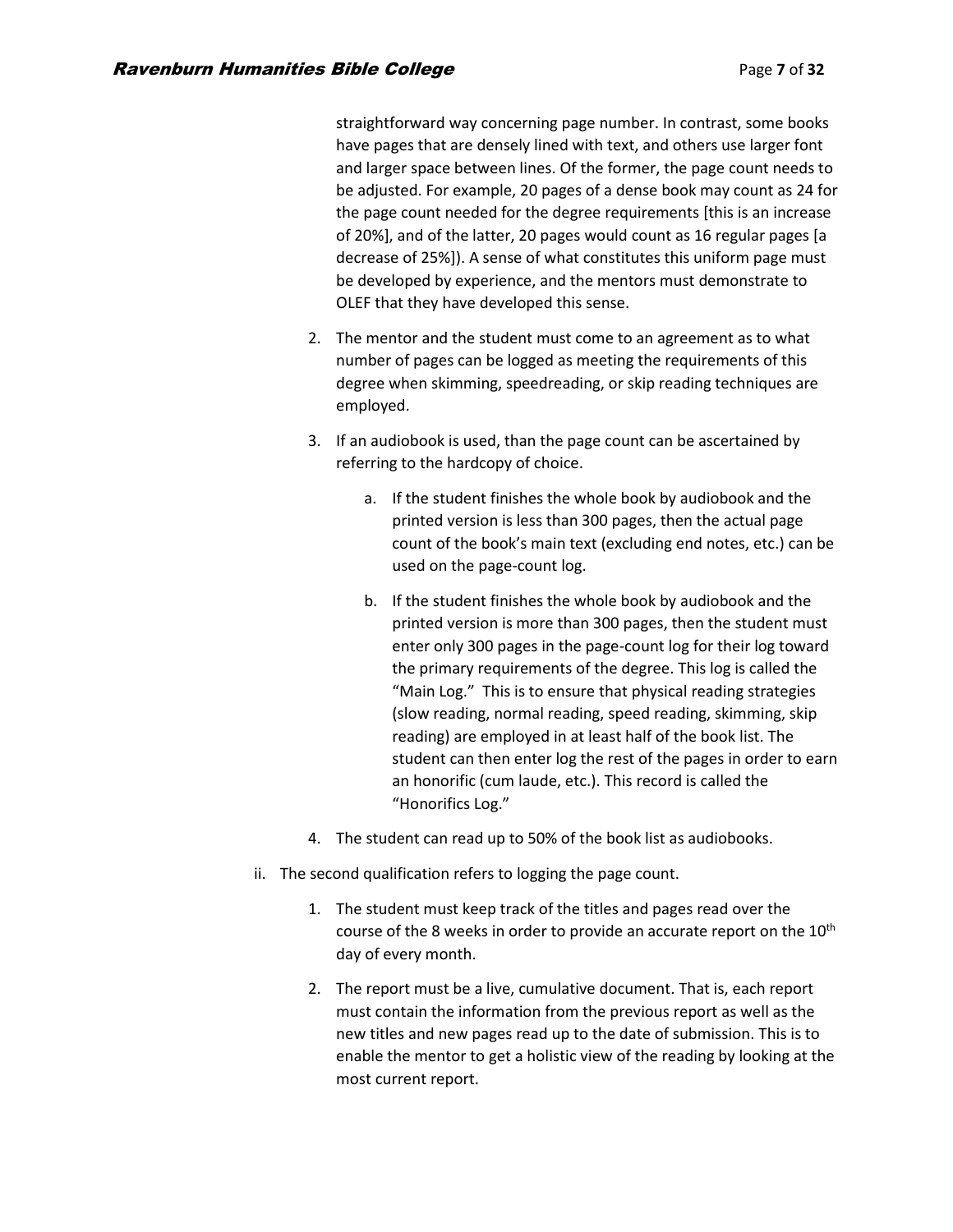- 5. *Candidate obligations*. Once all the above requirements are fulfilled, the student then submits the Candidacy Checklist to OLEF. Upon OLEF's approval of this checklist and upon the student's passing the Logic exam, a student officially becomes a candidate, and they must now go on to fulfil the following requirements within the deadlines set by the time-to-degree requirements (see below) in order to be eligible for their doctoral defense.
	- a. The candidate must continue to meet the contact requirements listed in No. 4.
	- b. The candidate must finish the book list in a way that fulfills all of the following requirements:
		- i. 67 more titles, for a total of at least 100 titles. If there is a book on the book list that the candidate has already read before they enrolled in the program, then that book must be substituted out for a book the candidate hasn't read yet. Up to 34 of these books can be read as audiobooks. (No more than half of the total book list can be read as audiobooks.)
		- ii. 20,000 more pages of reading, for a total of 30,000 pages. This means that the candidate must show that they have worked with 100 titles in such a way that the pages read from those titles equal a minimum of 30,000 pages. More titles or more pages may be involved, but this minimum must be met.
	- c. If there are any films that the mentor has required in addition to the books, the candidate must have seen all of them.

For MGN001, there are 30 required films. These films will be picked by the mentor according to the reading choices of the candidate.

- d. The candidate must successfully finish and defend their writing project(s).
	- i. The defense takes the form of a live question-answer session between the candidate and the mentor and the co-mentor. The discussion can take place with all three present in live conversation or as two separate conversations between the student and the mentor and then between the student and the comentor. Both the mentor and the co-mentor must be convinced after the conversation(s) that the writing requirement of this degree has been adequately fulfilled.
	- ii. The text(s) or writing platforms that make up the writing requirement must be final drafts or final-product quality, polished on both surface and substance
	- iii. The candidate must show evidence of a collection of writing books (grammar books, books on mechanics or style, books discussing the development of ideas or structure) that the candidate has assembled and used in the process of developing the writing. The candidate does not have to have read this material in its entirety; rather, the idea here is that a collection of reference texts has been assembled that has helped with, and that can continue to help with, lifelong writing skills. Non-exhaustive examples of these texts are as follows: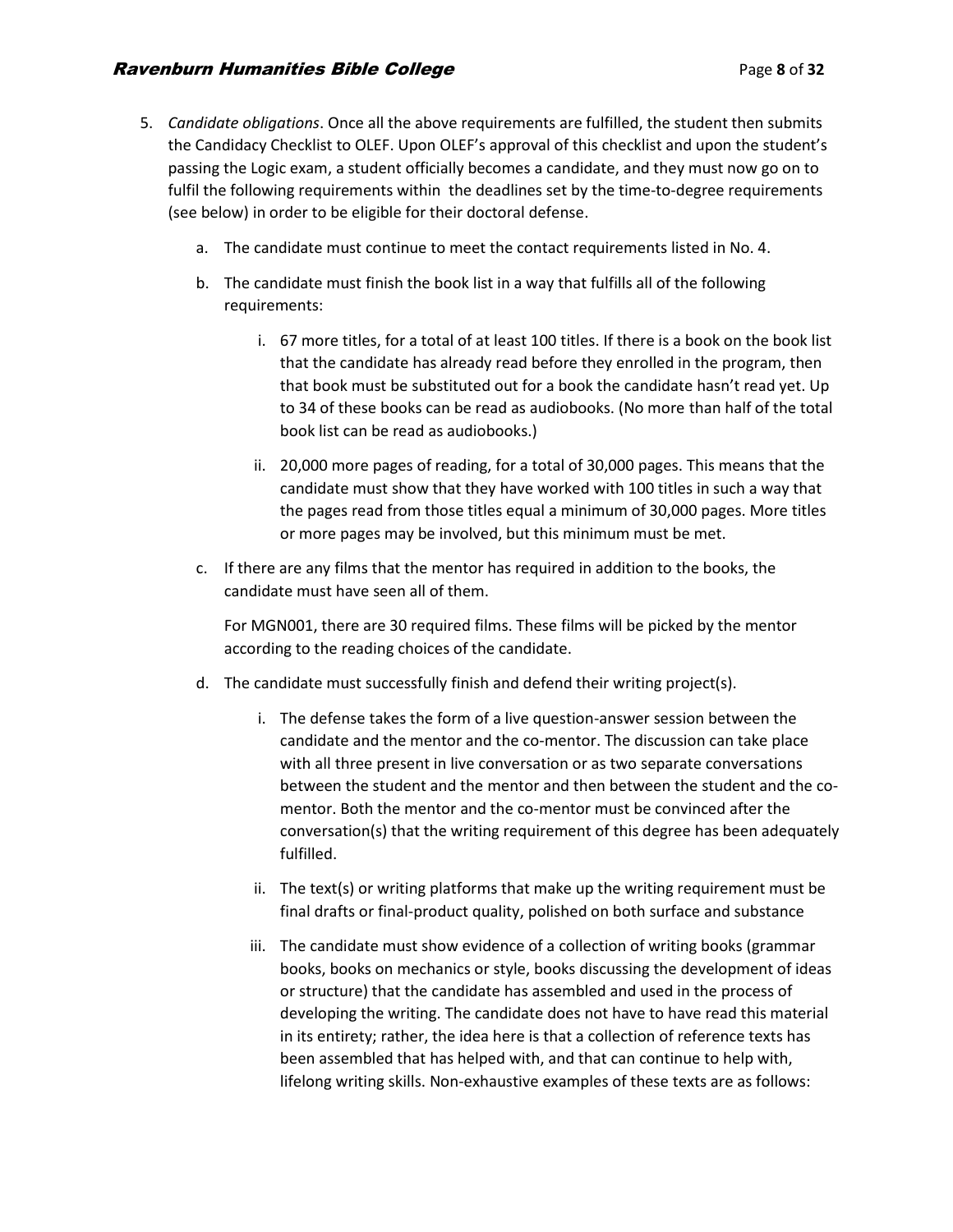- 1. *Eats, Shoots & Leaves*, by Lynne Truss
- 2. *Punctuation Plain & Simple*, by Edgar and Jean Alward
- 3. *Style: Ten Lessons in Clarity and Grace*, by Joseph Williams
- 4. *The Only Grammar Book You'll Ever Need*, by Susan Thurman
- 5. *The Blue Book of Grammar and Punctuation*, by Jane Straus
- e. The candidate must finish all the requirements of the degree within the deadlines listed in the time-to-degree section of the commencement document. This time-to-degree is describe below (see Section 8).
- f. All tuition and fees due must be paid before the degree can be awarded to any candidate who has fulfilled 6.a – 6.e listed above. That is, no tuition payment or fee can be in arears.

# **SECTION 5: "10-20-30 Reporting"**

There are three main reasons for this reporting, which is called the "10-20-30" method.

- 1. It gives the student a way to set up a routine that will help them consistently do the work of the program.
- 2. It gives the PhD mentors (that is, the mentor and the co-mentor) a way to track the student's progress.
- 3. It gives the accreditation agency and the recognition agency a way to get more directly involved in the PhD programs, and this involvement will ultimately benefit both the mentors and the student.

The following describes the reporting the student must do on a regular basis. It is important to remember two things. First, the report must be digital in some way. Second, each report must be submitted by the student via email to 3 places at once—to the mentor, to OLEF, and to COFSA. This will be explained in Section 3, below.

1. On the **10th of every month**, has to submit an email report about the page count.

The subject line of the email should include the following information:

MGN001, Full Name of Student, Page Count Report, Date (for example, MGN001, John F. Smith, Page Count Report, May 10, 2019)

The student has to submit a record of the following:

- a. The titles of the books from their programs primary book list that they . . .
	- i. Have read.
	- ii. Are reading now.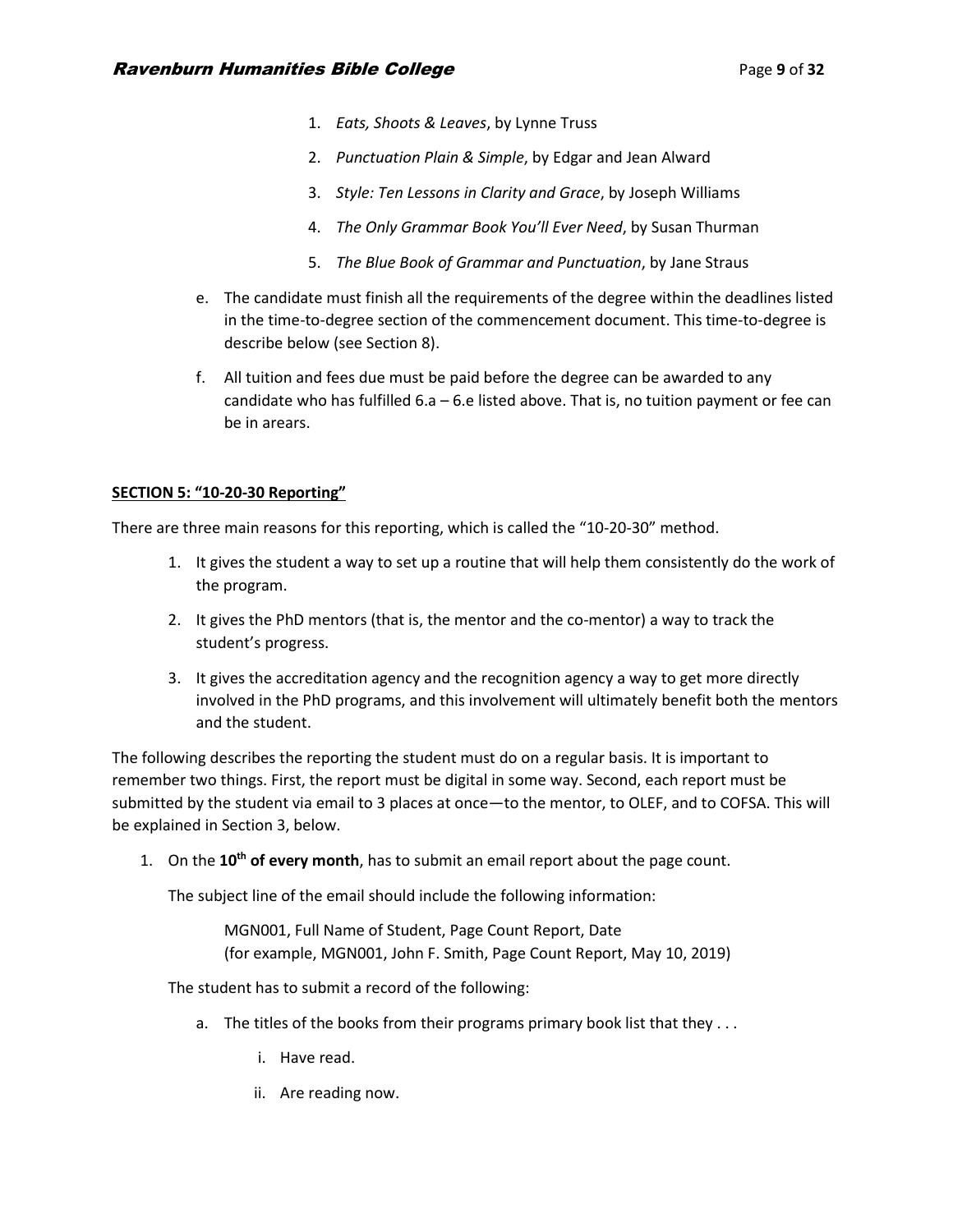(That is, the record must be a cumulative, living document that grows with each reporting.)

- b. The number of pages from each title (cumulative).
- c. The categories the titles fall under, per the primary book list.
- d. The total number of pages (cumulative).
- e. The titles and page numbers of any reading that the student wants to apply toward the honorifics. (This is helpful if a student is listening to an audiobook of over 300 pages per the print copy. For example, say a certain book has 467 pages of narrative text.<sup>1</sup> If the student is listening to this book as an audiobook, then they can count only 300 pages of the narrative toward their main page count. However, the student can log 167 pages in a column dedicated to the degree's honorifics.<sup>2</sup>
- 2. On the **20th of every month**, the student must submit an email simply affirming that they have read for at least 5 of the preceding days (that is, they have read for at least 50% of the days between the  $10^{th}$  and the  $20^{th}$  of each month).

The subject line of the email should include the following information:

MGN001, Full Name of Student, Reading Affirmation, Date (for example, MGN001, John F. Smith, Reading Affirmation, May 20, 2019)

The purpose of this requirement is to help the student build up the habit of continual and regular reading sessions separated by no more than one full day.

3. On the **30th of every month** (for February, this would be the last day in February), the student must submit a short report detailing what they have been working on concerning the requirements to achieve PhD candidacy. $3$  This report would work best as a short email simply affirming and detailing that consistent work has been done concerning these requirements.

The subject line of the email should include the following information:

 $1$  Remember that the page count that is recorded is the number of pages of the main text along with any prologue material that is written in small-chapter form. The end-of-book notes section and the further-readings section, the bibliography section, and the index section are not to be included in the page count.

 $2$  A student must engage with a minimum of 100 titles and must read 30,000 pages to fulfil the reading requirements for the degree. Reading an extra 5,000 pages earns the student the honorific of "cum laude." Reading 10,000 pages earns the student a "magna cum laude" honorific, and reading 20,000 extra pages earns the student the "summa cum laude." The main degree must be completed within 6 years, but students can continue to work toward honorifics, which will be added to their transcript and diploma, for an indefinite period after earning the main degree.

<sup>&</sup>lt;sup>3</sup> The normal flow of the PhD program has the student first be enrolled as simply a student, or a "pre-candidacy" student. Then, after completing all the requirements except for the dissertation, a student becomes a "candidate" and remains a candidate until they have written and defended their dissertation. Thus, the student may be a candidate for a large amount of time. This is the normal language associated with the degree and this language has been incorporated in the PhD program in the Faculty School System.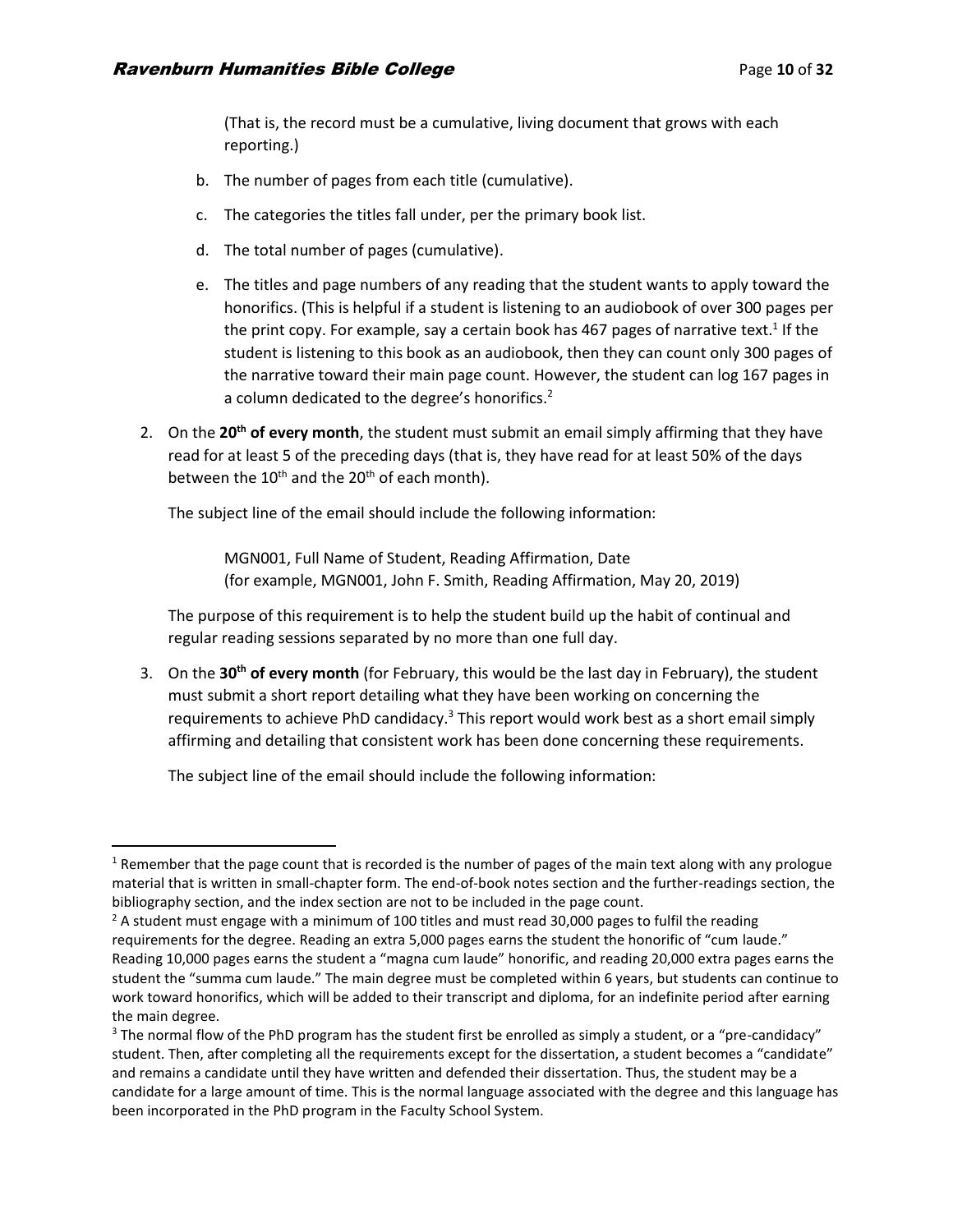MGN001, Full Name of Student, Earning Candidacy, Date (for example, MGN001, John F. Smith, Earning Candidacy, May 20, 2019)

The requirements for candidacy are outlined in Section 4.5 of the Ravenburn PhD Overview. In short, they are as follows:

- a. The student must have their proposal for the writing project approved by the mentor, the co-mentor, and one other assessor who holds the PhD degree and is not part of the mentor group.
- b. The student must past the OLEF logic exam.
- c. The student must fulfil the Western Philosophy reading requirements.
- d. The student must have read at least a third of the book list for the main degree (that is, worked with 33 titles and accumulated a minimum of 10,000 pages read).

There are some logistical requirements that the student must follow:

- 1. Each individual report must be simultaneously sent by the student to the following 3 email addresses.
	- a. The student's mentor's email address. In this case, the email address for the mentor (Matthew Horn) is mhravenburn@gmail.com .
	- b. olefservice@gmail.com (as a CC to the above email). (This is the address for the Open Latch Education Foundation, the accrediting agency for Ravenburn's PhD program.)
	- c. cofsaservice@gmail.com (as a CC to the above email) (This is the address for the Council of Oversight for Faculty School Accreditation, the recognition agency for the Open Latch Education Foundation.)

It is important that the student sends these emails from their own email address. The student should not expect their mentor to forward to OLEF and COFSA the email sent by the student to the mentor.

If the student fails to properly report to these three addresses, OLEF and COFSA reserve the right to contact the student directly. OLEF is authorized by COFSA to suspend the awarding of quarterly and summer-session credit to any student who does not supply the reports.

2. The 3 reports must be submitted every month, starting at the first full month after the student has submitted the Commencement Document, until the completion of the program. This is because the work on the PhD program continues through the regular quarters and the summer session. (Students are expected to continue reading and working on the candidacy checklist throughout the summer.)

This raises the question of vacation time, time taken up by medical issues, and payments and credits for lapsed time.

a. Vacation time. If a student wants to skip any part of the 10-20-30 reporting for a month, they must discuss this with the mentor and if the mentor approves, the mentor is to send an email to OLEF and COFSA explaining the short hiatus. It is good for the mentor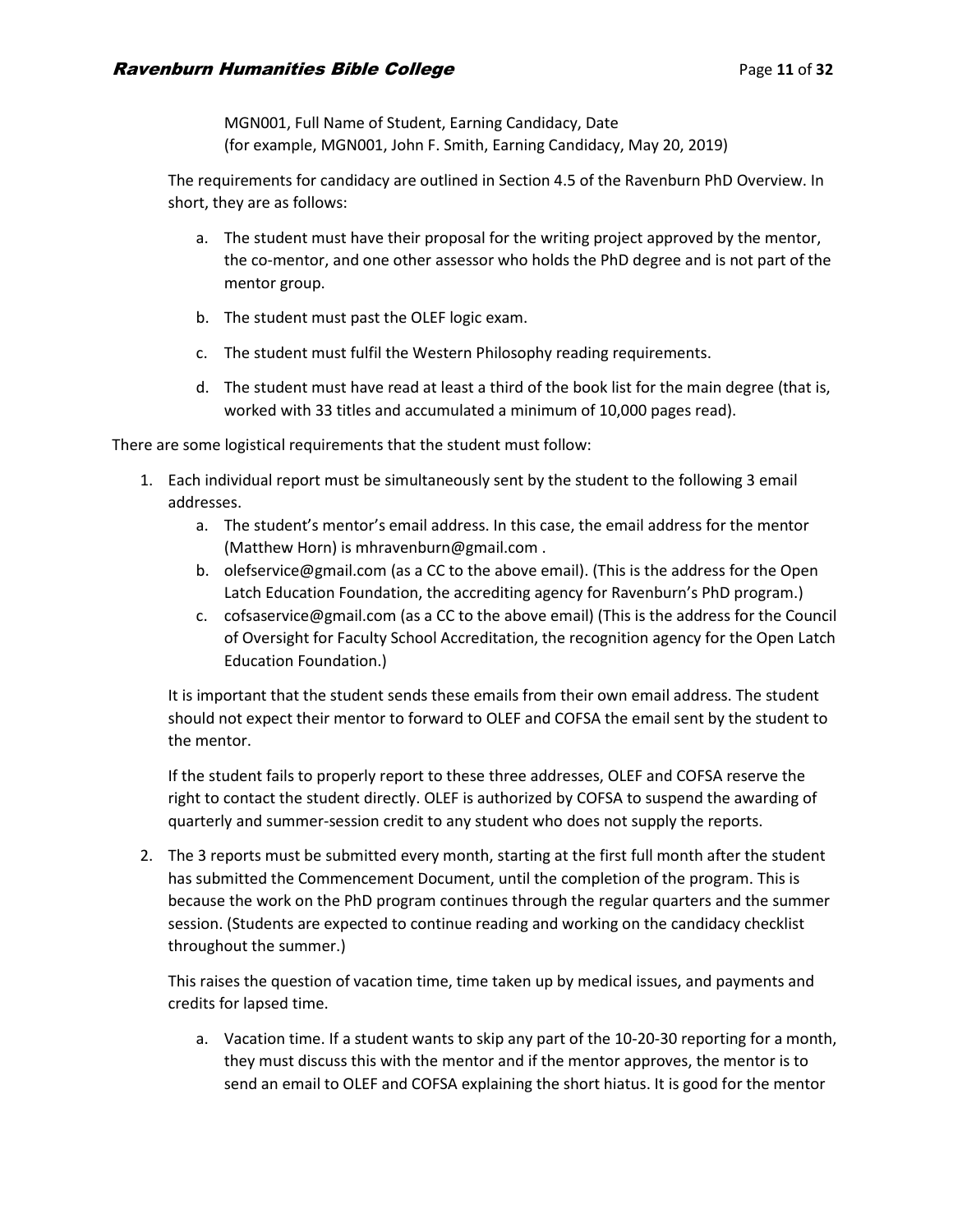to keep a copy of this email and to archive it with the other reporting emails from the student.

- i. A student can skip up the 10th-day report up to twice a calendar year as vacation time, pending mentor approval.
- ii. A student can skip up the 20th-day report up to twice a calendar year as vacation time, pending mentor approval.
- iii. A student can skip up the 30th-day report up to twice a calendar year as vacation time, pending mentor approval.
- iv. The skipping of these reports can be piecemeal or bundled. That is, if bundled the student can skip one whole month or even two continuous months if this is approved by the mentor. This bundling is not advisable but will be allowed if the student insists. This is our nod to the fact that at times a solid, extended period of rest is more effective for physical and mental wellbeing than shorter, intermittent breaks.
- b. Medical leave. A student can take unlimited medical leave as long as the student can confidently assure the mentor that the leave is indeed a medical necessity. The mentor is to send an email to OLEF and COFSA explaining the short hiatus. It is good for the mentor to keep a copy of this email and to archive it with the other reporting emails from the student. All reports that are missing due to medical leave will be marked "ML" for "Medical Leave."
- 3. The reports must be submitted in digital form so that they can be easily archived by the mentor, the accreditation agency (OLEF), and the recognition agency (COFSA). The need to quickly and efficiently archive the emails is the reason for some of the petty details required, like set subject-line titles and so forth.

As mentioned above, each report must be addressed to the mentor and also carbon copied to the accreditation agency and the recognition agency. The one email containing the report must be sent directly from the student's email box and will then automatically be delivered to these three other boxes.

- 4. Grade penalties for late reports and missing reports will be applied to 1 credit of the total credits earned through the reading for that particular term (a term is a quarter or a summer session). That is to say, for every group of credits that a student earns for a certain term, 1 of those credits, whatever total number of credits is, will be counted as the "reporting credit" (which will be marked with an "RC" on the transcript under the "Online Credits" column, and it is to the GPA grade of that reporting credit that following penalties will be applied. (Note: If the student declares for only 1 credit that term, then the penalties are to apply to that 1 credit.)
	- a. A report is late if the received email date-stamp is past the due date. A late report is marked with an "(L)" for "Late."
	- b. If 1 or more reports are late, than .3 of a GPA point must be subtracted from the reporting credit for each late report.
	- c. No report can be accepted on or after the day the next report is due.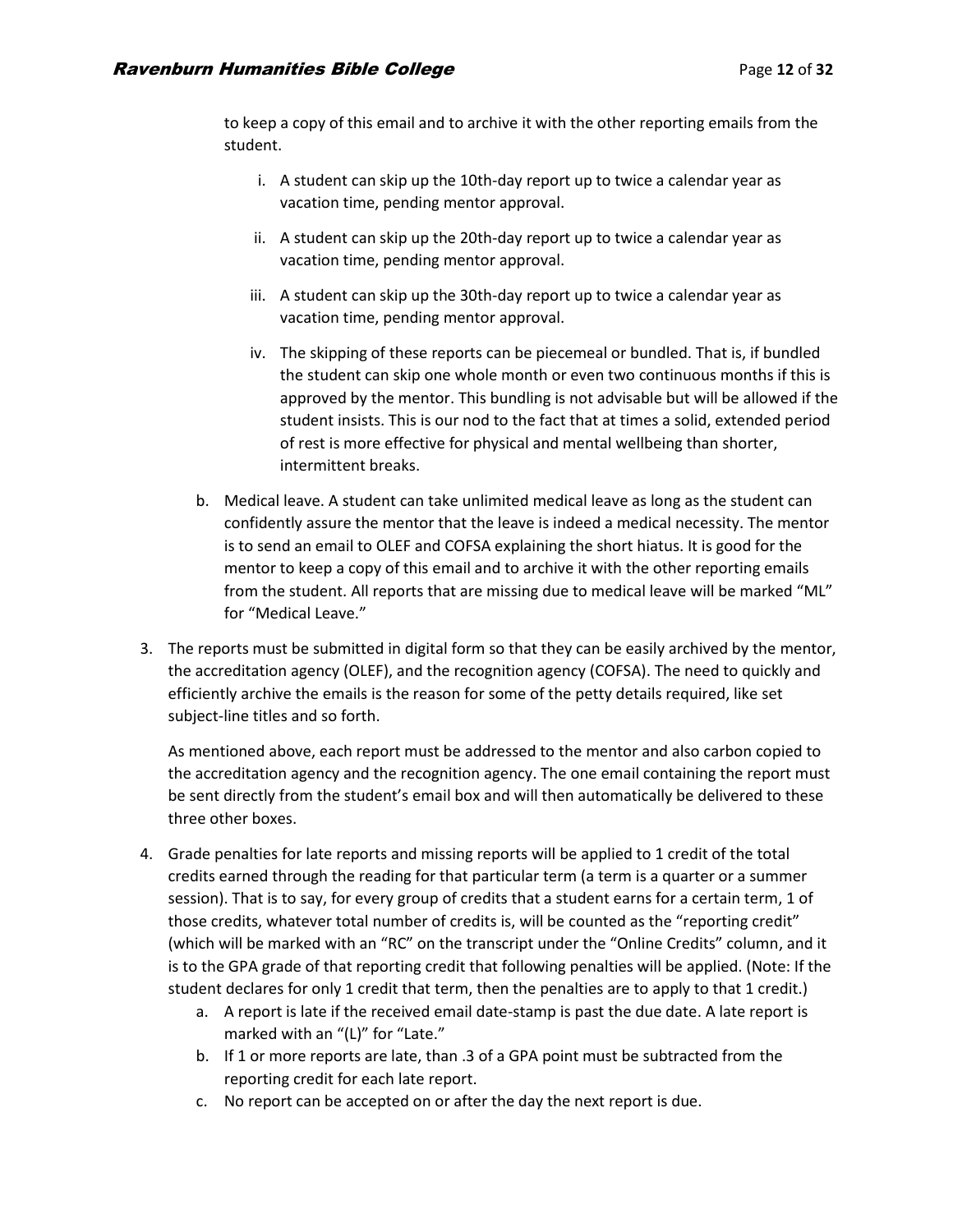d. A missing report is marked with an "(NR)" for "No Report." For each missing report, .6 of a GPA credit must be subtracted from the reporting credit.

## **SECTION 7: The Book List**

The book list is the heartbeat of the Faculty-School System's doctoral programs. The following information has been mentioned above but is reiterated here for easy reference.

- 1. The main book list must contain a strict minimum of at least 100 titles that can be shown to align with the specific mentor group's focus and approach. It is recommended that this list in fact contain 150 – 200 titles so that the student can have a greater chance at finding books of genuine benefit to the in their own particular situation of personal context and reading ability. This list can also have up to 15 books of fiction as long as the mentor is convinced that the perspective of the novel is beneficial to the church leader.
- 2. A student must interact with at least 100 titles and must read a total of 30,000 pages. For standard page length, see S4.5.e.i.1-2 above. Students must log the pages read in real time and must be able to present/explain the log to their mentors on a regular basis. To count as a title on the transcript, the student must read at least 100 (consecutive or non-consecutive) pages from the book.
- 3. If an audiobook is used, than the page count can be ascertained by referring to the hardcopy of choice. The student can read up to 50% of the book list as audiobooks. When it comes to logging page count for audiobooks for the main list, then the instructions of S4.5.e.i.3-4 must be applied.
- 4. A film list can be included in the book list, and up to 30 films can be required. Films do not have to be a necessary part of the program unless so stated in the specific PhD overview document that each mentor group must give their students. If certain films are indeed required by the mentor group, and if the student has already seen those films, then the student does not have to re-watch the film nor does a new film need to be substituted in (this is a departure from the new-to-the-student book requirement of the book list). Finally, films are in addition to the books and the page count. No set number of films can be used to substitute for a book.

For the Ravenburn program (MGN001), 30 films are required. These will be chosen by the mentor during the course of the program.

Concerning MGN001, the book list is arranged in categories that relate to aspects of culture that are at play in the lives of the majority, or at least in sizeable parts, of a typical church congregation (200 people).

At least 3 books and 900 pages from 15 categories (the student can pick these categories) must be read by the student seeking a doctorate through MGN001. This requirement is in place in order to make the student acquire a range of reading. After this minimum requirement, the student can read from this list according to their own strategies and designs.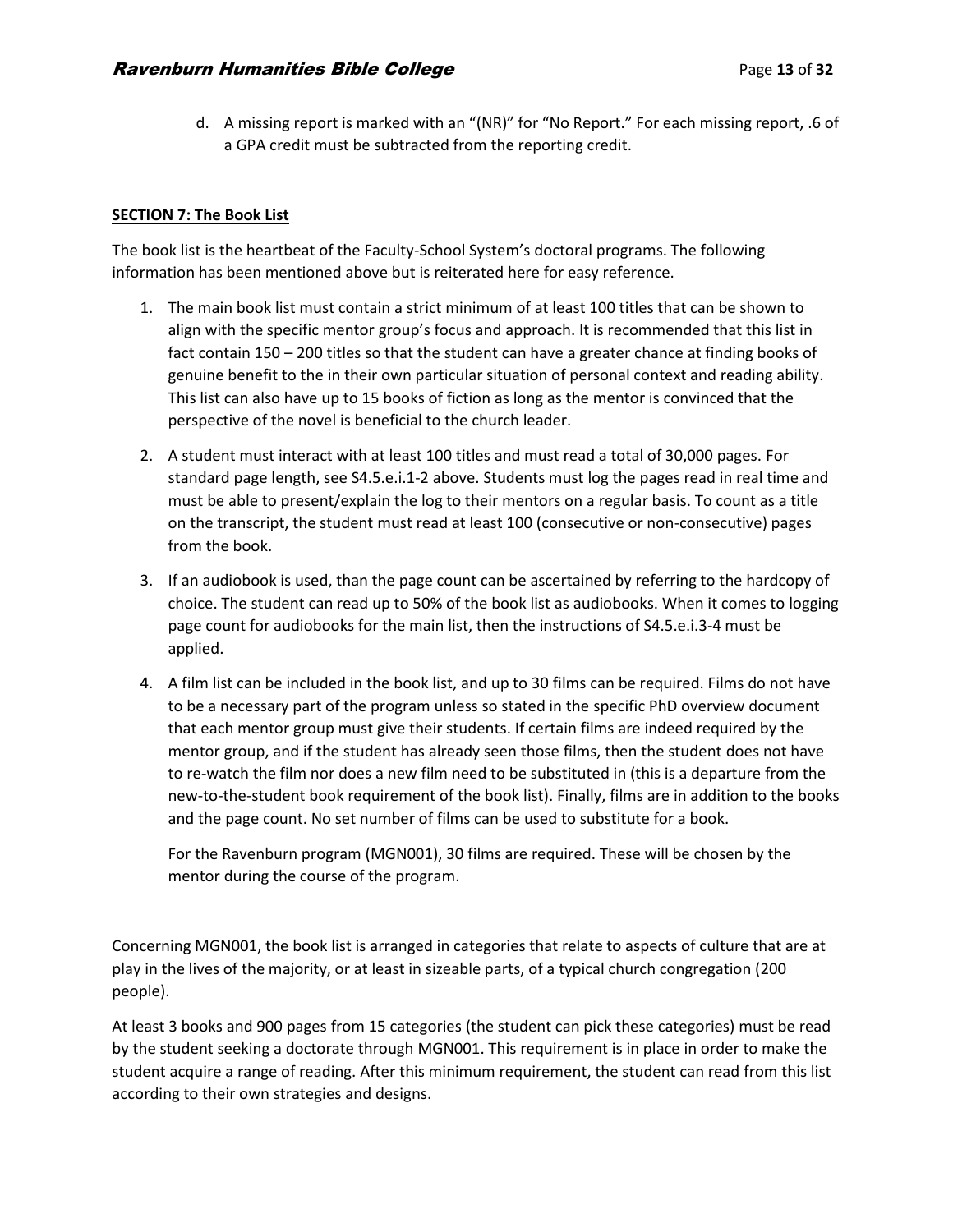# **THE BOOK LIST**

#### **Mentors Matt Horn and Paul Neal, MGN001**

*These books have been chosen in order to provide multiple viewpoints on the topic. In no way should a book's inclusion in this list be taken to mean that the mentor group approves or agrees with the book's material.*

*At the end of some modules, films and contemporary or classic fiction have been placed, and a small dashed rule (---) signals the presence of these materials. We require the student to watch 30 films.* 

#### **Poverty**

Nickle and Dimed: On Getting by in America (B. Ehrenreich) Hand to Mouth: Living in Bootstrap America (L. Tirado) Evicted: Poverty and Profit in the American City (M. Desmond) Gang Leader for a Day: A Rogue Sociologist Takes to the Streets (S. Venkatesh) White Trash: The 400-Year Untold History of Class in America (N. Isenberg) Hillbilly Elegy: A Memoir of Family and Culture in Crisis (J. Vance)

## **Work**

Lab Rats: How Silicon Valley Made Work Miserable for the Rest of Us (D. Lyons)

Disrupted: My Misadventure in the Start-Up Bubble (D. Lyons)

Eat, Work, Work, Work, Die: A Journey into the Savage Heart of Silicon Valley (C. Pein)

Rise of the Robots: Technology and the Thread of a Jobless Future (M. Ford)

The Job: Work and Its Future in a Time of Radical Change (E. Shell)

The Wal-Mart Effect: How the World's Most Powerful Company Really Works—And How Its Transforming the American Economy (C. Fishman)

The Adjunct Underclass: How America's Colleges Betrayed Their Faculty, Their Students, and Their Mission (H. Childress)

Cubed: The Secret History of the Workplace (N. Saval)

It's All Downhill from Here: Retirement Insecurity in the Age of Inequality (K. Newman)

---

Two Days, One Night (movie, 2014, starring Marion Cotillard)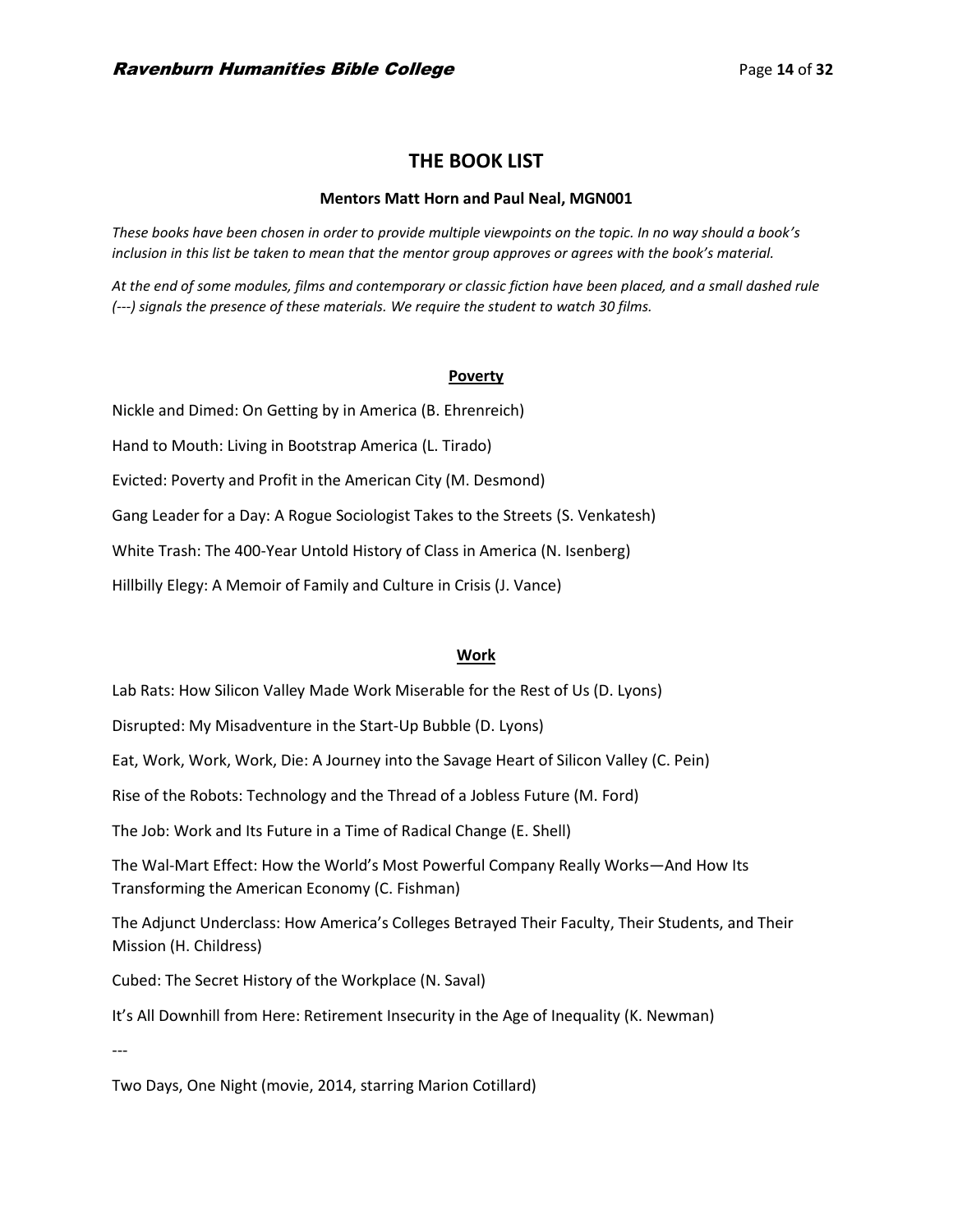Falling Down (movie, 1993, starring Michael Douglas)

# **Illegal Drugs**

The Short and Tragic Life of Robert Peace: A Brilliant Young Man Who Left Newark for the Ivy League (J. Hobbs)

American Kingpin: The Epic Hunt for the Criminal Mastermind behind the Silk Road (N. Bilton)

The Most Dangerous Man in America: Timothy Leary, Richard Nixon and the Hunt for the Fugitive King of LSD (B. Minutaglio, S. Davis)

The Last Narco: Inside the Hunt for El Chapo, the World's Most Wanted Drug Lord (M. Beith)

Seeds of Terror: How Heroin Is Bankrolling the Taliban and Al Qaeda (G. Peters)

# **Non-Christian Spirituality**

On the Ganges: Encounters with Saints and Sinners along India's Mythic River (G. Black)

The Secrets of Happiness: Three Thousand Years of Searching for the Good Life (R. Schoch)

Blood Brothers: The Story of the Strange Friendship Sitting Bull and Buffalo Bill (D. Stillman)

The Apparitionists: A Tale of Phantoms, Fraud, Photography, and the Man Who Captured Lincoln's Ghost (P. Manseau)

Chasing Ghosts, Texas Style: On the Road with Everyday Paranormal (B. Klinge and B. Kling)

Why Buddhism Is True: The Science and Philosophy of Meditation and Enlightenment (R. Wright)

Origin Story: The Big History of Everything (D. Christian)

The In-Betweens: The Spiritualists, Mediums, and Legends of Camp Etna (M. Ptacin)

---

Hereafter (movie, 2010, starring Matt Damon)

Collateral Beauty (movie, 2016, starring Will Smith)

# **Parenting/Marriage/Modern Family**

Boys Adrift: The Five Factors Driving the Growing Epidemic of Unmotivated Boys and Underachieving Young Men (L. Sax)

Girls on the Edge: The Four Factors Driving the New Crisis for Girls (L. Sax)

Small Animals: Parenting in the Age of Fear (K. Brooks)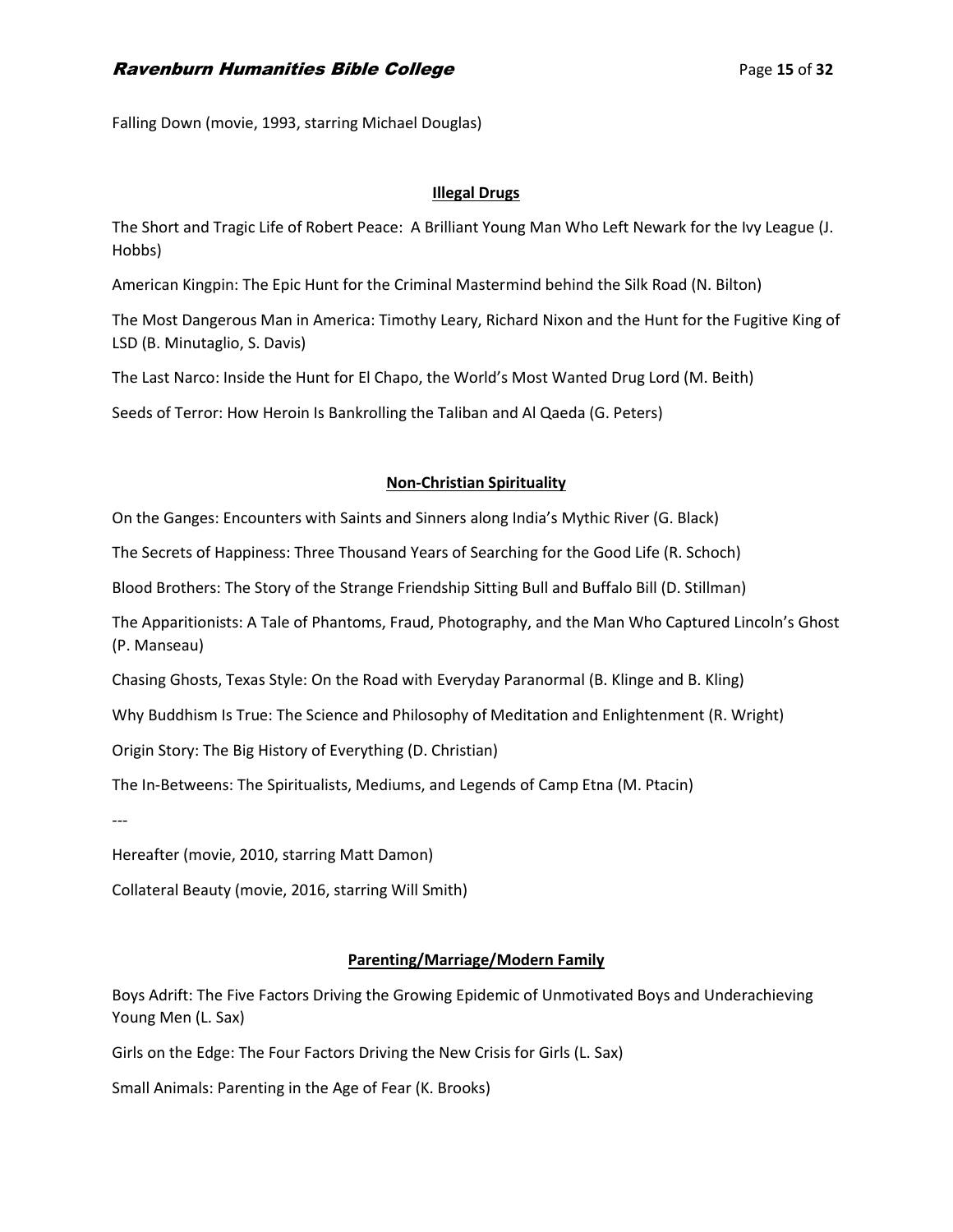# **Ravenburn Humanities Bible College Page 16 of 32 Page 16 of 32**

The New Childhood: Raising Kids to Thrive in a Connected World (J. Shapiro) Beyond Measure: Rescuing an Overscheduled, Overtested, Underestimated Generation (V. Abeles) Overwhelmed: Work, Love, and Play When No One Has the Time (B. Schulte) Sticks and Stones: Defeating the Culture of Bullying and Rediscovering the Power of Character and Empathy (E. Bazelon) Cribsheet: A Data-Driven Guide to Better, More Relaxing Parenting, from Birth to Preschool (E. Oster) --- Lion (movie, 2016, starring Sunny Pawar) The Room (movie, 2015, starring Brie Larson) Big Fish (movie, 2003) A River Runs through It (movie, 1992, starring Brad Pitt) The Great Santini (movie, 1979, starring Robert Duvall) Wonder Wheel (movie, 2017, starring Kate Winslet) The Prize Winner of Defiance, OH (movie, 2005, starring Julianne Moore and Woody Harrelson)

# **Debt/Debt Industry/Personal Finance**

Confessions of a Tax Collector: One Man's Tour of Duty inside the IRS (R. Yancey)

Bad Paper: Chasing Debt from Wall Street to the Underworld (J. Halpern)

Downhill from Here: Retirement Insecurity in the Age of Inequality (K. Newman)

Chain of Title: How Three Ordinary Americans Uncovered Wall Street's Great Foreclosure Fraud (D. Dayen)

---

Meltdown (documentary, 2010, produced by CBS Television)

## **Medicine/Public Health and Safety (excluding Mental Health)**

America's Bitter Pill: Money, Politics, Backroom Deals, and the Fight to Fix Our Broken Healthcare System (S. Brill)

Do No Harm: Stories of Life, Death, and Brain Surgery (H. Marsh)

Big Pharma: How Drug Companies Mislead Doctors and Harm Patients (B. Goldacre)

The Truth about the Drug Companies: How They Deceive Us and What to Do about It (M. Angell)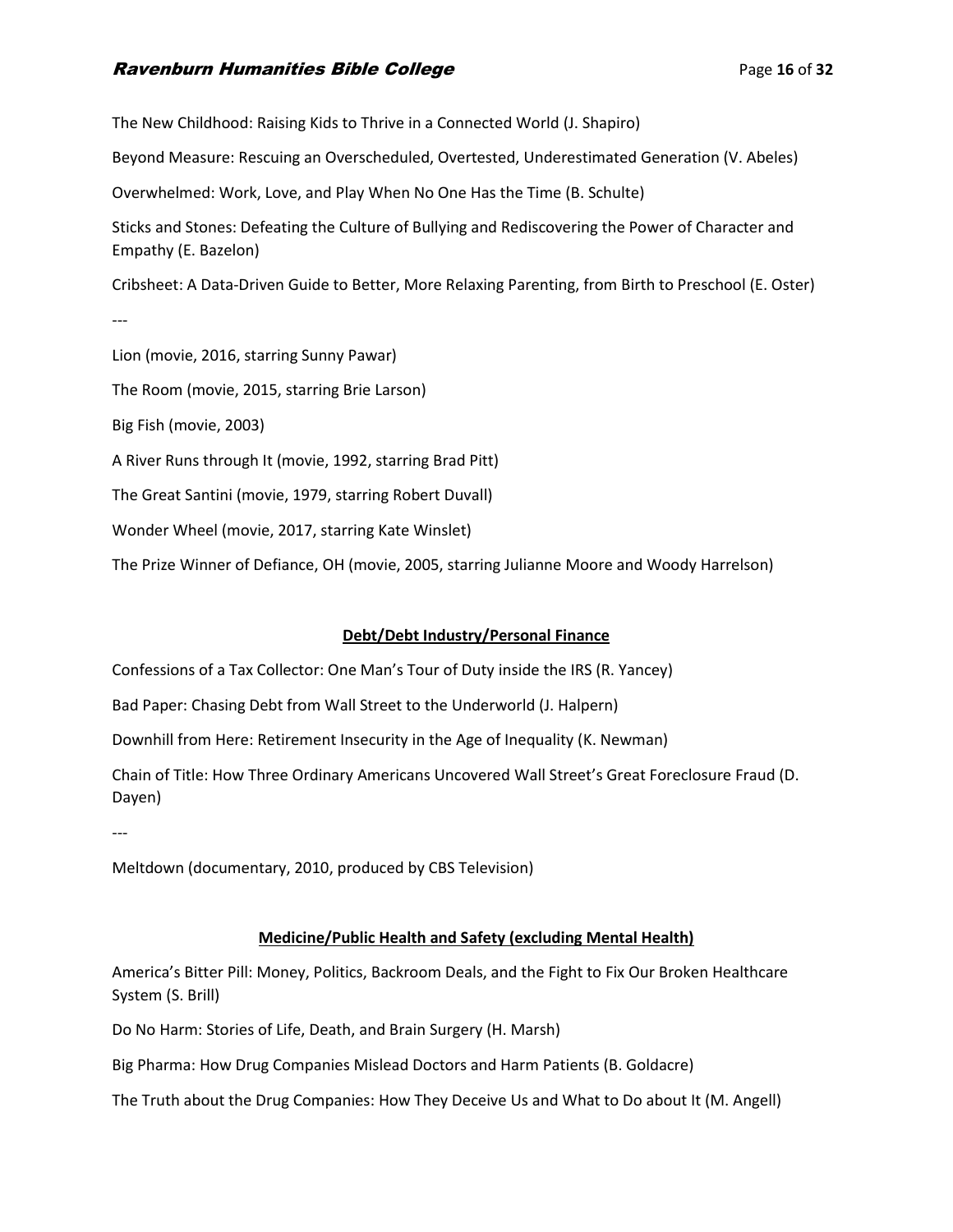# **Ravenburn Humanities Bible College Page 17 of 32**

Bad Faith: When Religious Belief Undermines Modern Medicine (P. Offit) The Panic Virus: A True Story of Medicine, Science, and Fear (S. Mnookin) The Emperor of All Maladies: A Biography of Cancer (S. Mukherjee) Civil Warriors: The Legal Siege on the Tobacco Industry (D. Zegart) League of Denial: The NFL, Concussions, and the Battle for Truth (M. Fainaru-Wada, S. Fainaru) Bottlemania: How Water Went on Sale and Why We Bought It (E. Royte) Saudi America: The Truth about Fracking and How It's Changing the World (B. McLean) No Apparent Distress: A Doctor's Coming of Age on the Front Lines of American Medicine (R. Pearson) --- Gasland (documentary, 2010, produced by John Fox)

Deepwater Horizon (movie, 2016, starring Mark Wahlberg)

# **Mental Health/Psychology**

Geography of Madness: Penis Thieves, Voodoo Death, and the Search for Meaning in the World's Strangest Syndromes (F. Bures)

Artificial Happiness: The Dark Side of the New Happy Class (R. Dworkin)

The Book of Woe: The DSM and the Unmaking of Psychiatry (G. Greenberg)

The Man Who Wasn't There: Investigations into the Strange New Science of the Self (A. Ananthaswamy)

The Man Who Couldn't Stop: OCD and the True Story of a Life Lost in Thought (D. Adam)

The Center Cannot Hold: My Journey through Madness (E. Saks)

The Personality Brokers: The Strange History of Myers-Briggs and the Birth of Personality Testing (M. Emre)

The Psychopathy Test: My Journey through the Madness Industry (J. Ronson)

The Edge of Every Day: Sketches of Schizophrenia (M. Sardy)

---

A Beautiful Mind (movie, 2001, starring Russell Crowe)

The Beaver (movie, 2011, starring Mel Gibson)

The Walk (movie, 2015, starring Jordon Gordon-Levitt)

The King of California (movie, 2007, starring Michael Douglas)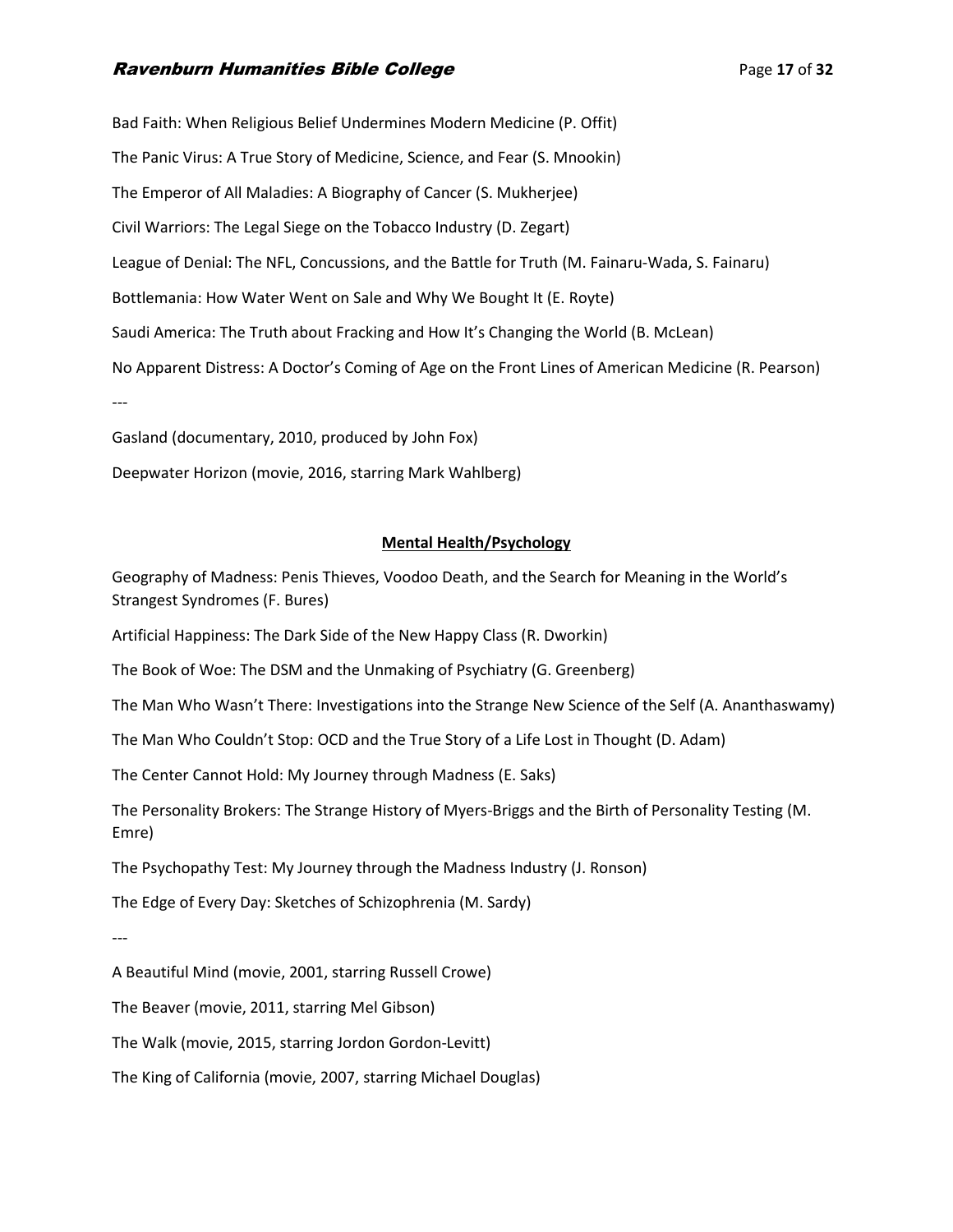Awakenings (movie, 1990, starring Robert De Niro and Robin Williams)

## **Food/Nutrition/General Health**

The Coke Machine: The Dirty Truth behind the World's Favorite Soft Drink (M. Blanding)

Pandora's Lunchbox: How Processed Food Took Over the American Meal (M. Warner)

The Obesity Code: Unlocking the Secrets of Weight Loss (Jason Fung)

The End of Overeating: Taking Control of the Insatiable American Appetite (D. Kessler)

Combat Ready Kitchen: How the U. S. Military Shapes the Way You Eat (A. Marx de Salcedo)

Sugar, Salt, Fat: How the Food Giants Hooked Us (M. Moss)

The Poison Squad: One Chemist's Single-Minded Crusade for Food Safety at the Turn of the Twentieth Century (D. Blum)

The Omnivore's Dilemma: A Natural History of Four Meals (M. Pollan)

Drop Dead Healthy: One Man's Humble Quest for Bodily Perfection (A. Jacobs)

---

Fed Up (documentary, 2014, produced by Katie Couric et al.)

#### **Cults and Cult-Like Activity**

The Road to Jonestown: Jim Jones and the People's Temple (J. Guinn) Going Clear: Scientology, Hollywood, and the Prison of Belief (L. Wright) Under the Banner of Heaven: A Story of Violent Faith (J. Krakauer) Oneida: From the Free Love Utopia to the Well-Set Table (E. Wayland-Smith) Utopia Drive: A Road Trip through America's Most Radical Idea (E. Reece) The Cult at the End of the World: The Terrifying Story of the Aum Doomsday Cult, from the Subways of Tokyo to the Nuclear Arsenals of Russia (D. Kapland) American Messiahs: False Prophets of a Damned Nation (A. Morris) My Story (E. Smart) Ashes of Waco: An Investigation (D. Reavis) American Heiress: The Wild Saga of Kidnapping, Crimes, and Trial of Patty Hearse (J. Toobin) Being Elvis: A Lonely Life (R. Connolly)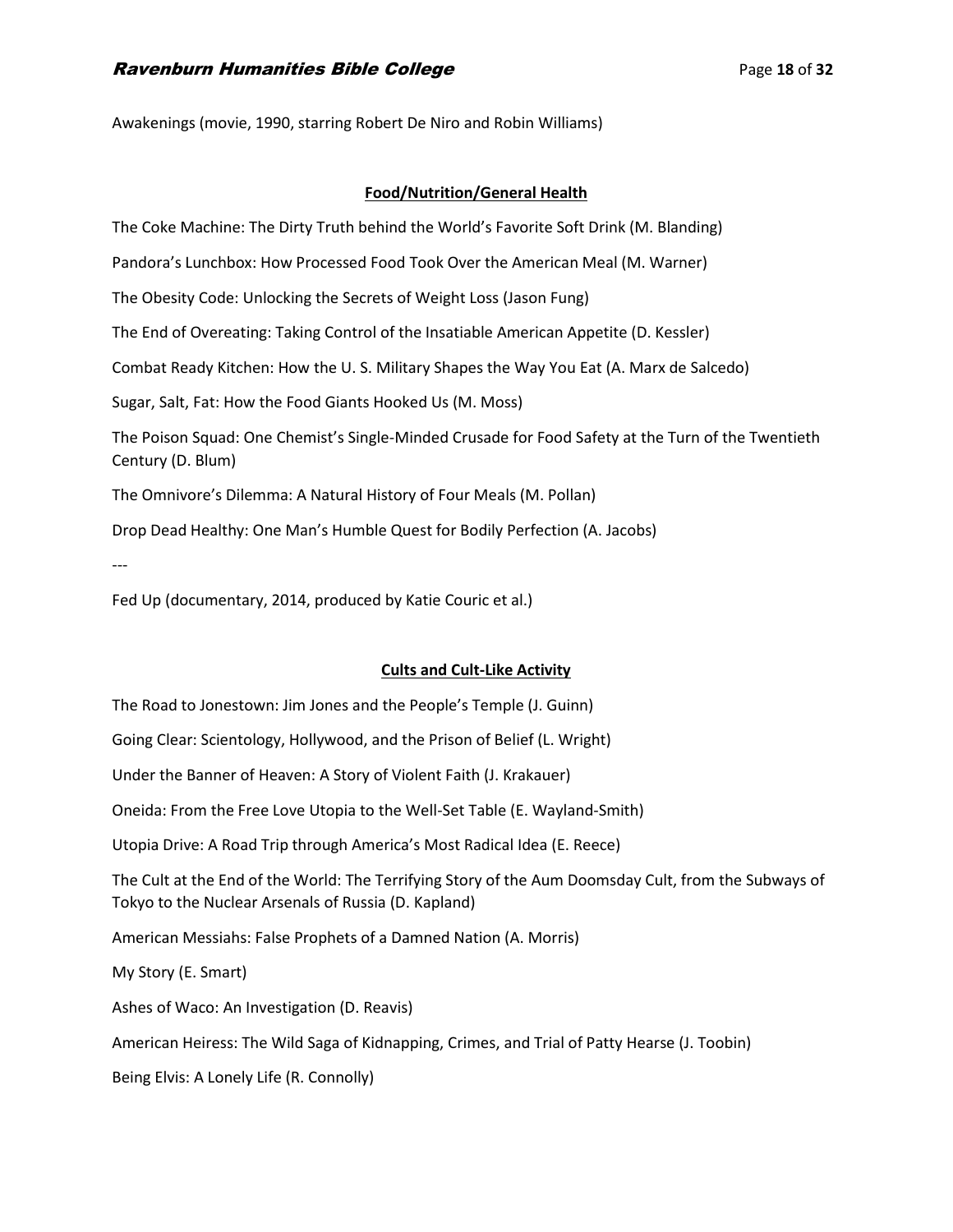#### **Military Service**

Thank You for Your Service (D. Finkel) Absolutely American: Four Years at West Point (D. Lipsky) The Operators: The Wild and Terrifying Inside Story of America's War in Afghanistan (M. Hastings) Where Men Win Glory: The Odyssey of Pat Tillman (J. Krakauer) Blackwater: The Rise of the World's Most Powerful Mercenary Army (J. Scahill) War Is a Force That Gives Us Meaning (C. Hedges)

#### **Adventure, or Extremely Risky Physical Activity**

Deep: Freediving, Renegade Science, and What the Ocean Tells Us about Ourselves (J. Nestor) Salt, Sweat, and Tears: The Men Who Rowed the Oceans (A. Rackley) Why We Fight: One Man's Search for Meaning inside the Ring (J. Rosenblatt) Gironimo: Riding the Very Terrible 1914 Tour of Italy (T. Moore) The Taliban Shuffle: Strange Days in Afghanistan and Pakistan (K. Barker) The Ice Balloon: S. A. Andree and the Heroic Age of Artic Exploration (A. Wilkinson) The Impossible Climb: Alex Honnold, El Capitan, and the Climbing Life (M. Synnott) ---

Dogtown and Z-Boys (documentary, 2001)

#### **Prison and Criminality**

Newjack: Guarding Sing Sing (T. Connover) Orange Is the New Black: My Year in a Women's Prison (P. Kerman) Courtroom 302: A Year behind the Scenes in an American Criminal Courthouse (S. Bogira) American Prison: A Reporter's Undercover Journey into the Business of Punishment (S. Bauer) In My Father's House: A New View on How Crime Runs in the Family (F. Butterfield) Al Capone and the 1933 World's Fair: The End of the Gangster Era in Chicago (W. Hazelgrove) The Devil in the White City: Murder, Magic, and Madness at the Fair That Changed America (E. Larson) Criminal That I Am: A Memoir (J. Ridha)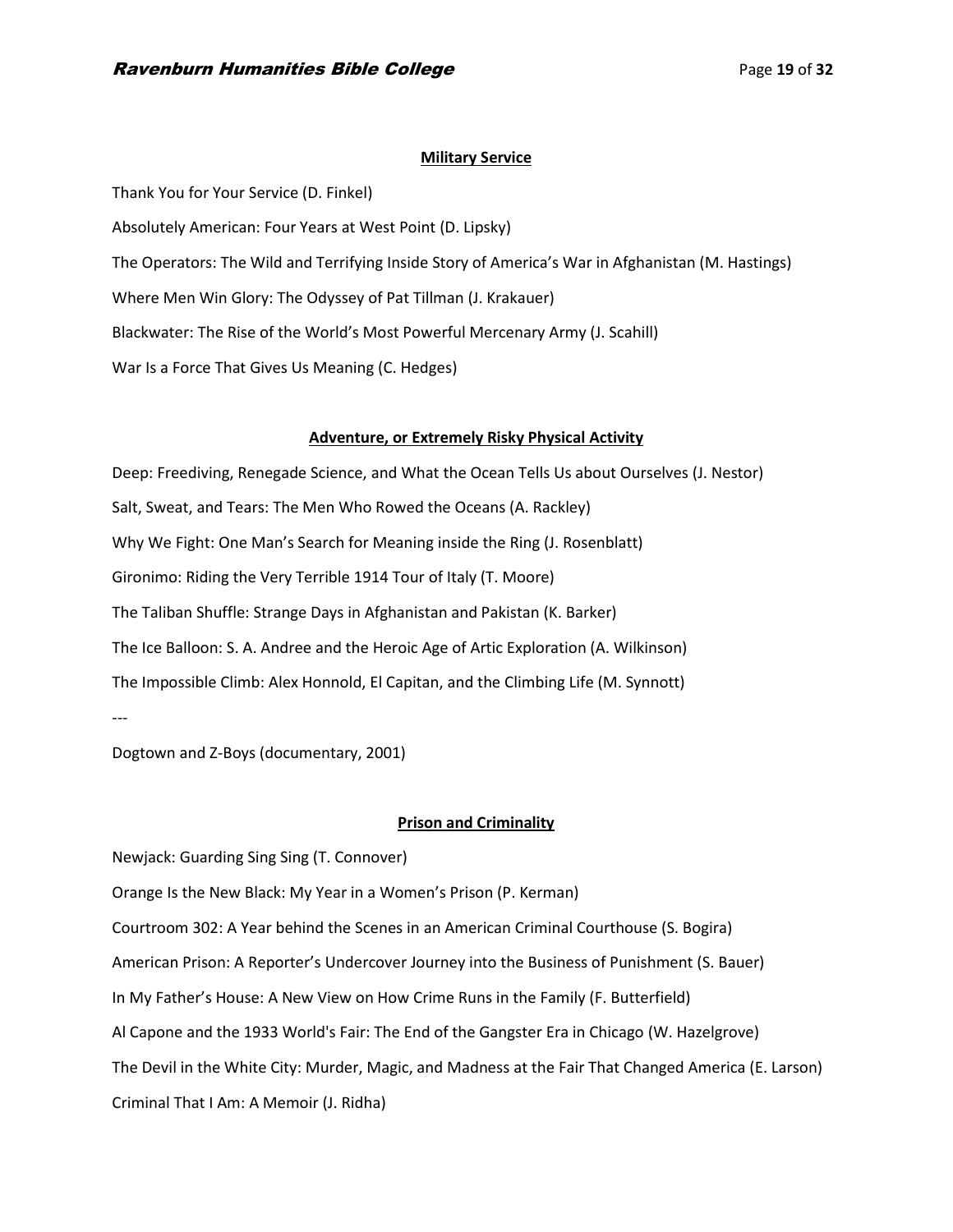---

Shawshank Redemption (movie, 1994, starring Tim Robbins)

16 Blocks (movie, 2006, starring Bruce Willis)

One Day in the Live of Ivan Denisovich (A. Solzhenitsyn)

#### **Sports, Athletes, and Sport Culture**

Football for a Buck: The Crazy Rise and Crazier Demise of the USFL (J. Pearlman)

Return of the King: Lebron James, the Cleveland Cavaliers and the Greatest Comeback in NBA History (B. Windhorst, D. McMenamin)

The Arena: Inside the Tailgating, Ticket-Scalping, Mascot-Racing, Dubiously Funded, and Possibly Haunted Monuments of American Sport (R. Kohan)

Big Game: The NFL in Dangerous Times (M. Leibovich)

Fanaticus: Mischief and Madness in the Modern Sports Fan (J. Gubar)

The League: How Five Rivals Created the NFL and Launched a Sports Empire (J. Eisenberg)

Ali: A Life (J. Eig)

#### **Addiction**

Pill City: How Two Teenagers Foiled the Feds and Built a Drug Empire (K. Deutsch)

Gunslinger: The Remarkable, Improbably, Iconic Life of Brett Farve (J. Pearlman)

Tiger Woods (J. Benedick, A. Keteyian)

Sugar: Michael Ray Richardson, Eighties Excess, and the NBA

American Pain: How a Young Felon and His Ring of Doctors Unleashed America's Deadliest Drug Epidemic (J. Temple)

It Was Me All Along: A Memoir (A. Mitchell)

Nicotine (G. Hens)

Dueling with Kings: High Stakes, Killer Sharks, and the Get-Rich Promise of Daily Fantasy Sports (D. Barbarisi)

Game of Shadows: Barry Bonds, BALCO, and the Steroids Scandal That Rocked Professional Sports (M Fainaru-Wada)

Dreamland: The True Tale of America's Opiate Epidemic (S. Quinones)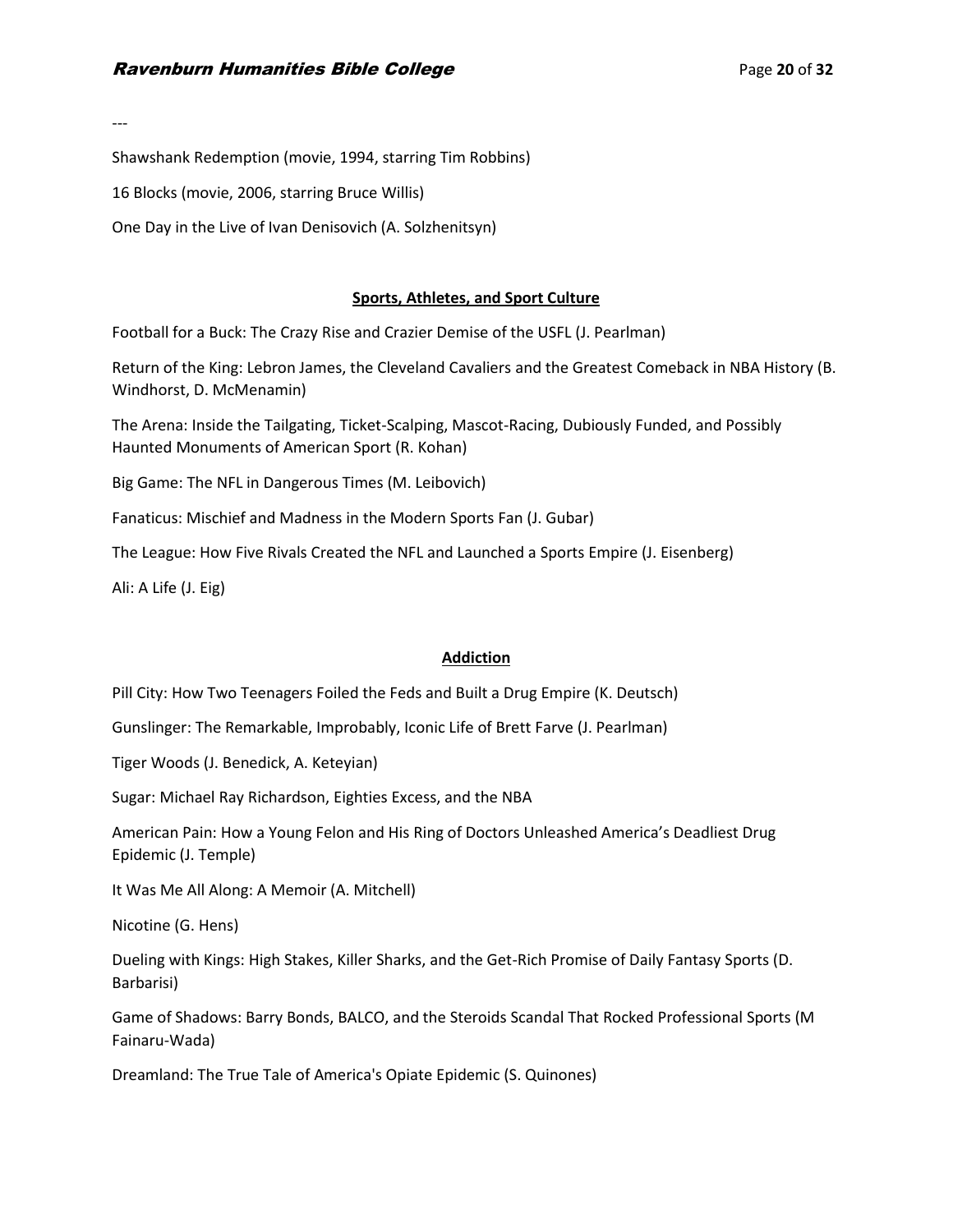# **Ravenburn Humanities Bible College Page 21 of 32 Page 21 of 32**

The Craving Mind: From Cigarettes to Smart-Phones to Love—Why We Get Hooked and How We Can Break Bad Habits (J. Brewer)

Filthy Rich: A Powerful Billionaire, the Sex Scandal That Undid Him, and All the Justice That Money Can Buy (J. Patterson, J. Connolly, T. Malloy)

---

The Armstrong Lie (documentary, 2013, starring Lance Armstrong)

Weiner (documentary, 2016, starring Anthony Weiner)

#### **Politics**

As Goes Texas . . . : How the Lone Star State Hijacked the American Agenda (G. Collins)

The Nine: Inside the Secret World of the Supreme Court (J. Toobin)

Shadowlands: Fear and Freedom at the Oregon Standoff (A. McCann)

Shattered: Inside Hillary Clinton's Doomed Campaign (A. Parnes, J. Allen)

Unbelievable: My Front-Row Seat to the Craziest Campaign in American History (K. Tur)

Tension City: Inside the Presidential Debates (J. Lehrer)

Chappaquiddick: Power, Privilege, and the Ted Kennedy Cover-Up (L. Damore)

The Brothers Bulger: How They Terrorized and Corrupted Boston for a Quarter Century (H. Carr)

The Missile Next Door: The Minuteman in the American Heartland (G. Heefner)

The Watergate: Inside America's Most Infamous Address (J. Rodota)

The Fifth Risk (M. Lewis)

This Town: Two Parties and a Funeral-Plus, Plenty of Valet Parking!-in America's Gilded Capital (M. Leibovich)

1983: The World at the Brink (T. Downing)

Born Red: A Chronicle of the Cultural Revolution (Y. Gao)

---

All the Way (movie, 2016, starring Brian Cranston) Being There (movie, 1979, starring Peter Sellers) The Ides of March (movie, 2011, starring George Clooney) Lincoln (movie, 2012, starring Daniel Day-Lewis)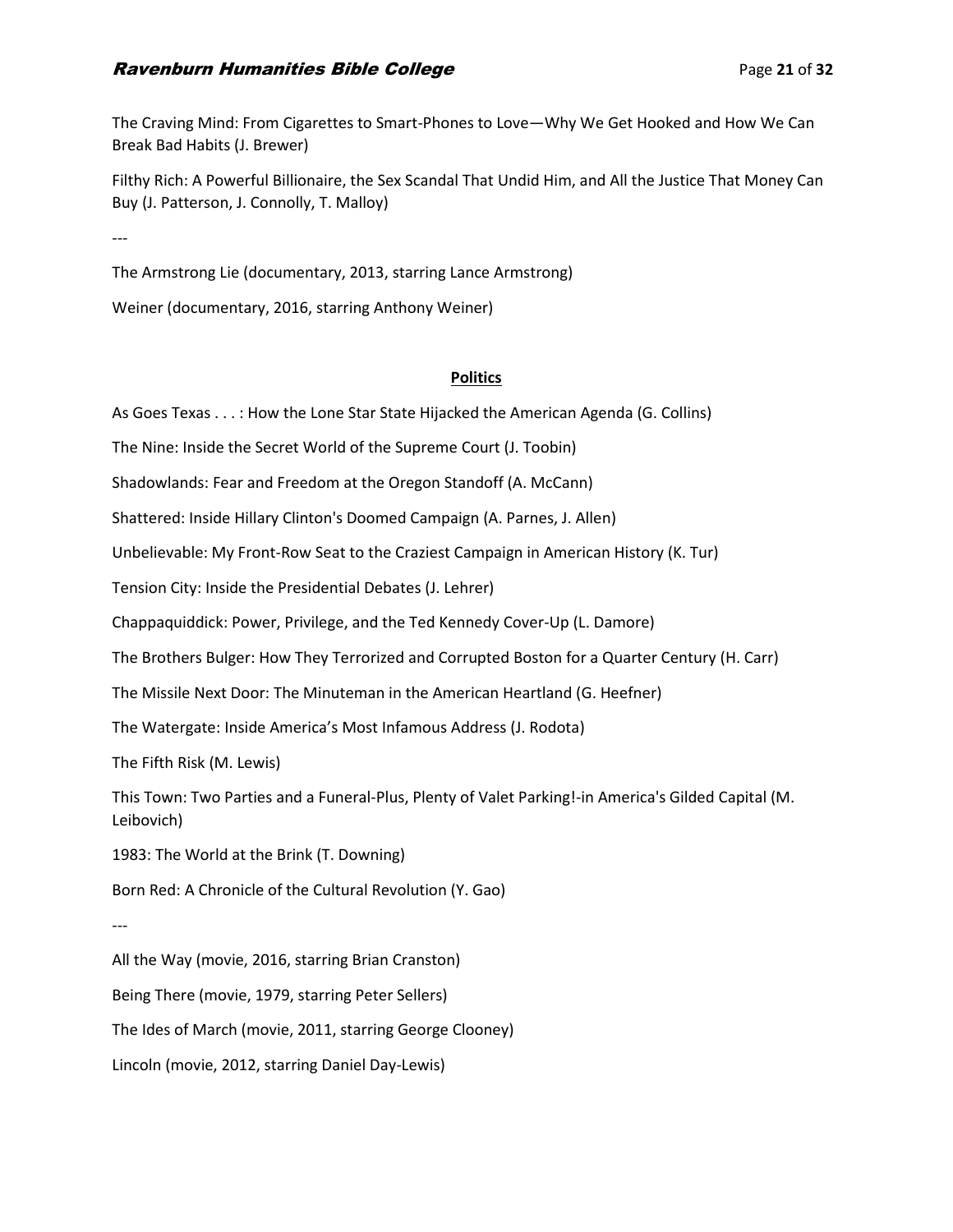#### **Wall Street, Wealth, Investments**

The Zeroes: My Misadventures in the Decade Wall Street Went Insane (R. Lane)

The Smartest Guys in the Room: The Amazing Rise and Scandalous Fall of Enron (B. McLean, P. Elkind)

Whiteout: Lost in Aspen (T. Conover)

The Asylum: The Renegades Who Hijacked the World's Oil Market (L. Goodman)

Black Edge: Inside Information, Dirty Money, and the Quest to Bring Down the Most Wanted Man on Wall Street (S. Kolhatkar)

Den of Thieves (J. Stewart)

Liar's Poker: Rising through the Wreckage on Wall Street (M. Lewis)

Flashboys: A Wall Street Revolt (M. Lewis)

The New New Thing: A Silicon Valley Story (M. Lewis)

Wizard of Lies: Bernie Madoff and the Death of Trust (D. Henriques)

Meet You in Hell: Andrew Carnegie, Henry Clay Frick, and the Bitter Partnership That Changed America (L. Standiford)

Painfully Rich: The Outrageous Fortune and Misfortune of the Heirs of J. Paul Getty (J. Pearson)

Digital Gold: Bitcoin and the Inside Story of the Misfits and Millionaires Trying to Reinvent Money (N. Popper)

The Plaza: The Secret Life of America's Most Famous Hotel (J. Satow)

---

All the Money in the World (movie, 2017, starring Christopher Plummer)

There Will Be Blood (movie, 2007, starring Daniel Day-Lewis)

The Pursuit of Happyness (movie, 2006, starring Will Smith)

## **Trauma/Grief/Personal Loss**

Wild: From Lost to Found on the Pacific Crest Trail (C. Strayed)

1000 Naked Strangers: A Paramedic's Wild Ride to the Edge and Back (K. Hazzard)

Chernobyl: The History of a Nuclear Disaster (S. Plokhy)

Voices from Chernobyl: The Oral History of a Nuclear Disaster (S. Alexievich)

The Great Halifax Explosion: A World War I Story of Treachery, Tragedy, and Extraordinary Heroism (J. Bacon)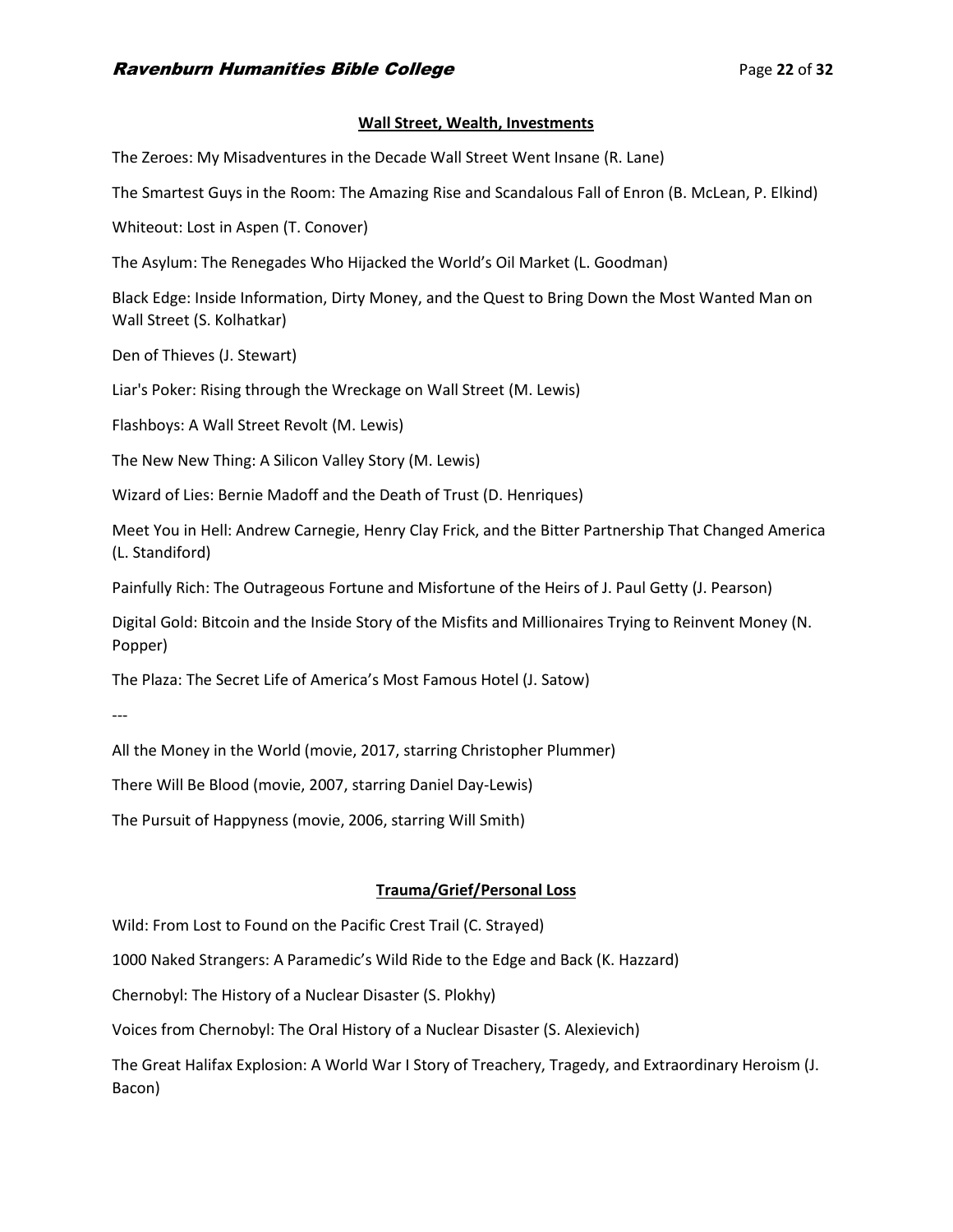# **Ravenburn Humanities Bible College Page 12 and Separate Page 23 of 32 Page 23 of 32**

The Johnstown Flood (D. McCullough) The Worst Hard Time: The Untold Story of Those Who Survived the Great American Dust Bowl (T. Egan) Dead Wake: The Last Crossing of the Lusitania (E. Larson) Columbine (D. Cullen) The Mystery of the Lone Wolf Killer: Behring Breivik and the Threat of Terror in Plain Sight (U. Turrettini) The Diving Bell and the Butterfly (J. Bauby) Suicidal: Why We Kill Ourselves (J. Bering) Life after Suicide: Finding Courage, Comfort, and Community after Unthinkable Loss (J. Ashton) --- The Pianist (movie, 2002, starring Adrien Brody) The Diving Bell and the Butterfly (movie, 2007, starring Mathieu Amalric) Seven Pounds (movie, 2008, starring Will Smith) Gravity (movie, 2013, starring Sandra Bullock) Is Anybody There (movie, 2009, starring Michael Caine) The Sea of Trees (movie, 2015, starring Matthew McConaughey) Another Earth (movie, 2011, starring Brit Marling)

# **Personal Philosophy/Memoir/Meaningful Life**

Arbitrary Stupid Goal (T. Shopsin) The Long Haul: A Trucker's Take of Life on the Road (F. Murphy) Every Last Tie: The Story of the Unabomber and His Family (D. Kaczynski) Living with a Wild God: A Nonbeliever's Search for the Truth about Everything (B. Ehrenreich) Dead End Gene Pool: A Memoir (W. Burden) Radical Ritual: How Burning Man Changed the World (N. Shister) Barbarian Days: A Surfing Life (W. Finnegan) --- Dragonslayer (documentary, 2011) Free Solo (documentary, 2018) They Shoot Horses, Don't They (movie, 1969, starring Jane Fonda)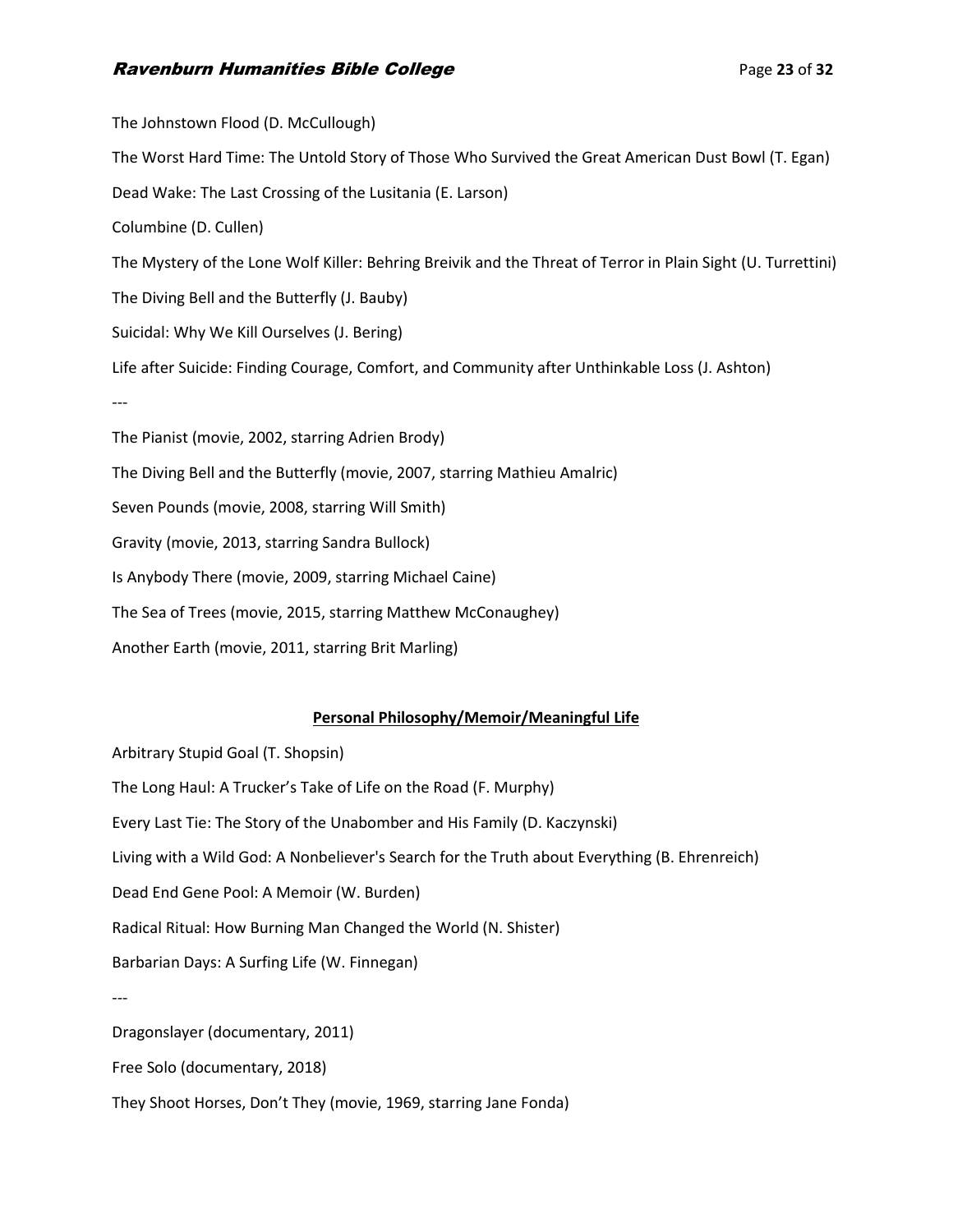The Truman Show (movie, 1998, starring Jim Carrey)

# **Death/Immortality**

Natural Causes: An Epidemic of Wellness, the Certainty of Dying, and Killing Ourselves to Live Longer (B. Ehrenreich)

The Book of Immortality: The Science, Belief, and Magic behind Living Forever (A. Gollner)

Death on Earth: Adventures in Evolution and Mortality (J. Howard)

To Be a Machine: Adventures among Cyborgs, Utopians, Hackers and the Futurists Solving the Modest Problem of Death (M. O'Connell)

---

The Postmortal (D. Magary) (book, modern fiction)

Is Anybody There (movie, 2009, starring Michael Caine)

#### **Immigration/Migrant Workers/Subjugated Peoples**

The Chain: Farm, Factory, and the Fate of Our Food (T. Genoways)

Coyotes: A Journey across Borders with America's Illegal Aliens (T. Conover)

The Devil's Highway: A True Story (L. Urrea)

Bury My Heart at Wounded Knee: An Indian History of the American West (D. Brown)

Yellow Dirt: A Poisoned Land and the Betrayal of the Navajos (J. Pasternak)

Blood Brothers: The Story of the Strange Friendship between Sitting Bull and Buffalo Bill (D. Stillman)

---

The Jungle (U. Sinclair) (book, classic fiction)

Hostiles (movie, 2017, starring Christian Bale)

## **Manipulative People/Extreme Personalities**

Them: Adventures with Extremists (J. Ronson)

In Sheep's Clothing: Understanding and Dealing with Manipulative People (G. Simon)

Elon Musk: Tesla, SpaceX, and the Quest for a Fantastic Future (A. Vance)

Bad Blood: Secrets and Lies in a Silicon Valley Startup (J. Carreyou)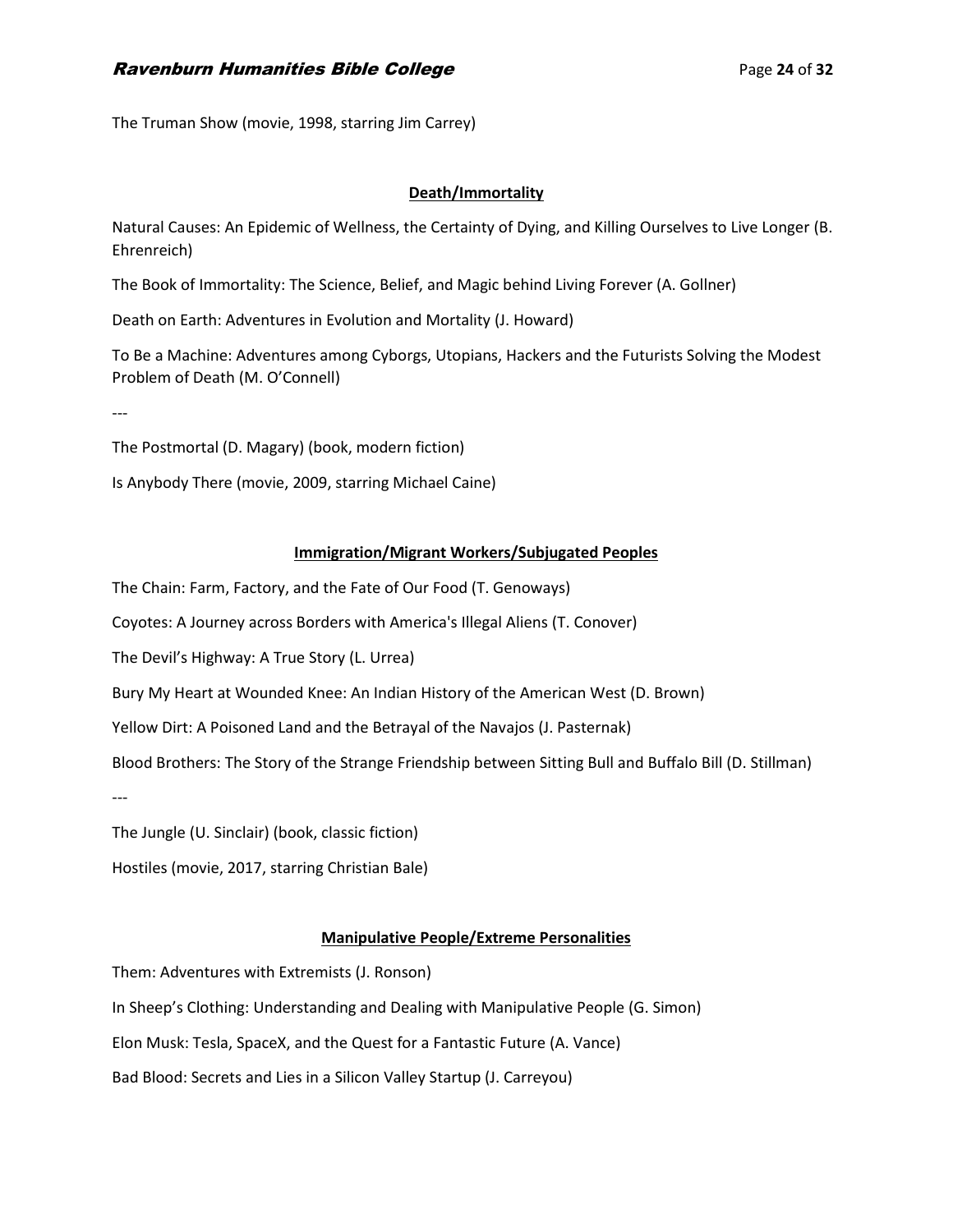# **Ravenburn Humanities Bible College Page 25 of 32 Page 25 of 32**

Catching the Wolf of Wall Street: More Incredible True Stories of Fortunes, Schemes, Parties, and Prison (J. Belfort)

The Psychopath Test: A Journey through the Madness Industry (J. Ronson)

The Rasputin File (E. Radzinsky)

The Sociopath Next Door (M. Stout)

Steve Jobs (W. Isaacson)

---

Big Eyes (movie, 2014, starring Amy Adams)

Foxcatcher (movie, 2014, starring Steve Carell)

The Founder (movie, 2016, starring Michael Keating)

Changing Lanes (movie, 2002, starring Ben Affleck)

# **Home & House/Town & Community/Regional Identity**

Nothin' but Blue Skies: The Heyday, Hard Times, and Hopes of America's Industrial Heartland (E. McClelland)

Original Gangstas: Tupac Shakur, Dr. Dre, Eazy-E, Ice Cube, and the Birth of West Coast Rap (B. Westhoff)

Glass House: The 1% Economy and the Shattering of the All-American Town (B. Alexander)

A \$500 House in Detroit: Rebuilding an Abandoned Home and an American City (D. Philp)

Endzone: The Rise, Fall, and Return of Michigan Football

This Town: Two Parties and a Funeral – Plus Plenty of Valet Parking! – in America's Gilded Capital (M. Leibovich)

Janesville: An American Story (A. Goldstein)

House Lust: America's Obsession with Our Homes (D. McGinn)

The End of the Suburbs: Where the American Dream Is Moving (L. Gallagher)

Happy City: Transforming Our Lives through Urban Design (C. Montgomery)

---

American Graffiti (movie, 1973, starring Ron Howard, et al.)

# **Story Creators in Entertainment and Media**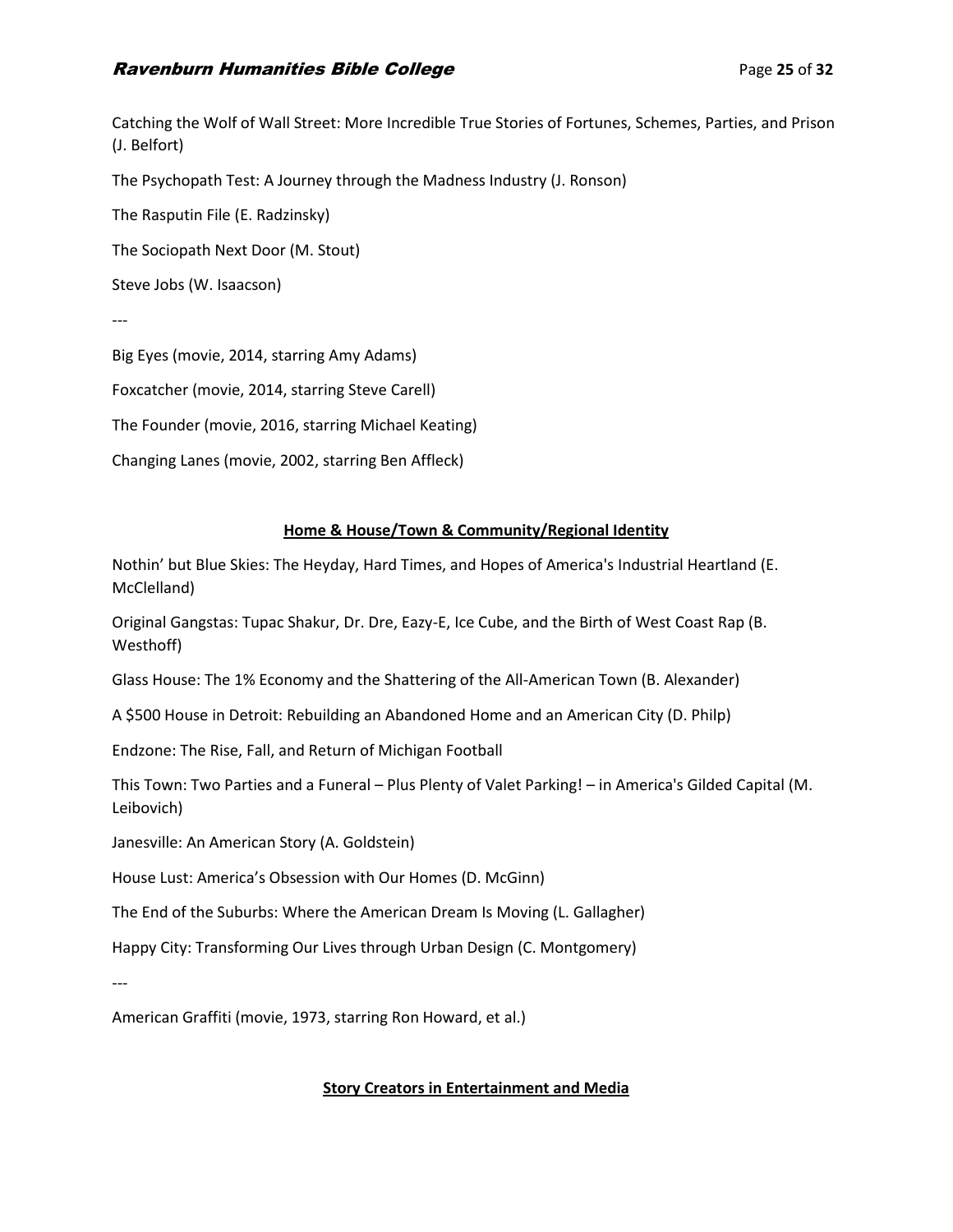# **Ravenburn Humanities Bible College Page 26** of 32

Creativity, Inc.: Overcoming the Unseen Forces That Stand in the Way of True Inspiration (A. Wallace, E. Catmull) Street Gang: The Complete History of Sesame Street (M. Davis) Stan Lee: The Man behind Marvel (B. Batchelor) Walt Disney: The Triumph of the American Imagination (N. Gabler) Seinfeldia: How a Show about Nothing Changed Everything (J. Armstrong) Andy and Don: The Making of a Friendship and a Classic American TV Show (D. de Vise) George Lucas: A Life (B. Jones) Superman: The High-Flying History of America's Most Enduring Hero (L. Tye) Those Guys Have All the Fun: Inside the World of ESPN (J. Miller, T. Shales) The Voice of America: Lowell Thomas and the Invention of 20th-Century Journalism (M. Stephens) War at the Wall Street Journal: Inside the Struggle to Control an American Business Empire (S. Ellison) An Untidy Life: What I Saw at the Media Revolution (L. Hinton) #Newsfail: Climate Change, Feminism, Gun Control, and Other Fun Stuff We Talk About Because Nobody Else Will (J. Kilstein, A. Kilkenny)

## **Internet/Information/Social Networks**

Hatching Twitter: A True Story of Money, Power, Friendship, and Betrayal (N. Bilton)

The Dark Net: Inside the Digital Underworld (J. Bartlett)

American Kingpin: The Epic Hunt for the Criminal Mastermind behind the Silk Road (N. Bilton)

So You've Been Publically Shamed (J. Ronson)

Permanent Record (E. Snowden)

The Information: A History, a Theory, a Flood (J. Gleick)

The Victorian Internet: The Remarkable Story of the Telegraph and the Nineteenth Century's On-line Pioneers (T. Standage)

# **Social Work/Social Justice/Conservation**

Blood and Earth: Modern Slavery, Ecocide, and the Secret to Saving the World (K. Bales)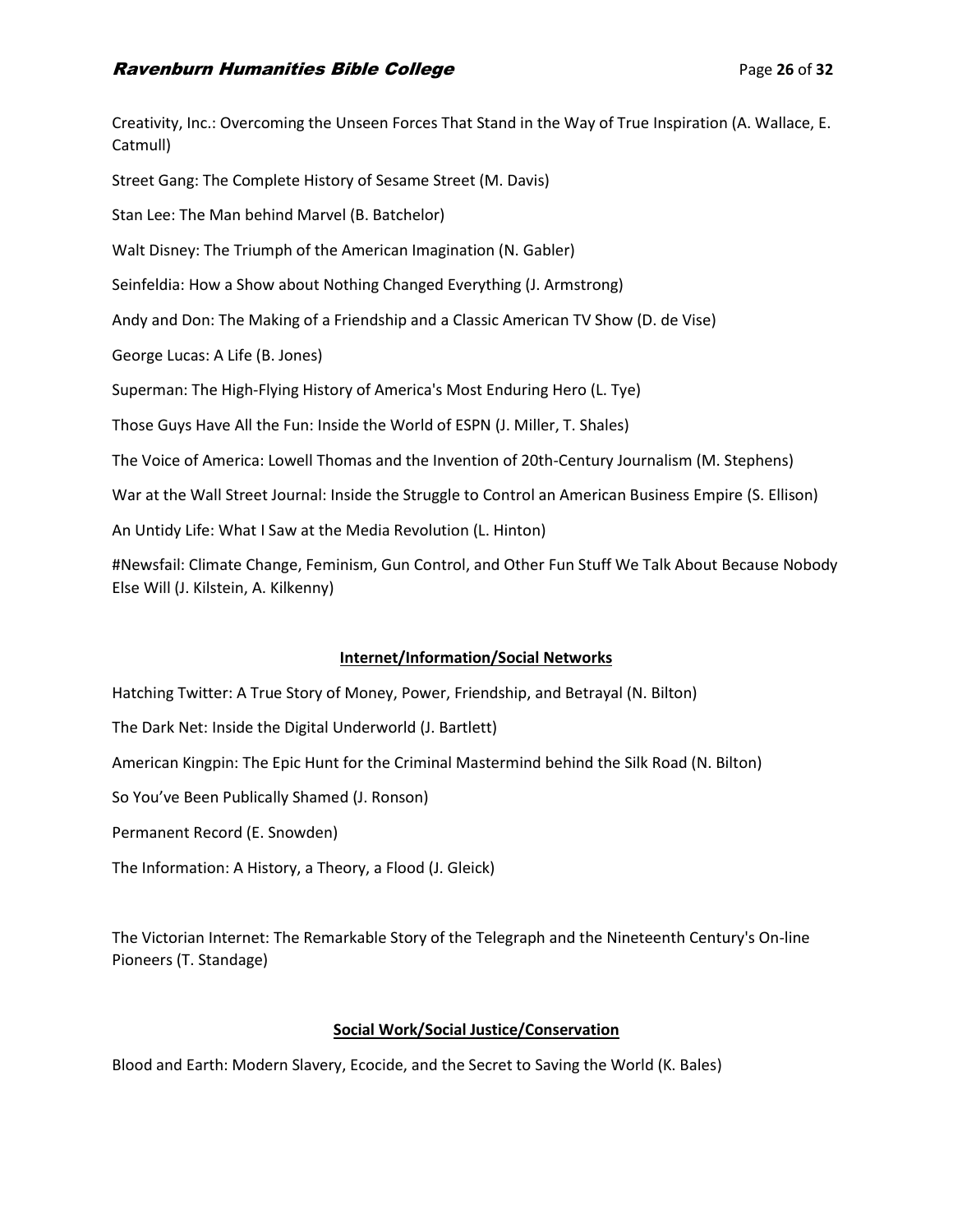# **Ravenburn Humanities Bible College Page 27** of 32

White Man's Game: Saving Animals, Rebuilding Eden, and Other Myths of Conservation in Africa (S. Hanes)

Whale Warriors: The Battle at the Bottom of the World to Save the Planet's Largest Mammals (P. Heller)

Mountains Beyond Mountains: The Quest of Dr. Paul Farmer, a Man Who Would Cure the World (T. Kidder)

Three Cups of Deceit: Three Cups of Deceit: How Greg Mortenson, Humanitarian Hero, Lost His Way (J. Krakauer)

---

Roman J. Israel (movie, 2017, starring Denzel Washington)

#### **Love/Romance/Sex and Sexuality**

American Fire: Love, Arson, and Life in a Vanishing Land (M. Hesse)

American Hookup: The New Culture of Sex on Campus (L. Wade)

Modern Romance: An Investigation (A. Ansari, E. Klinenberg)

When Harry Became Sally: Responding to the Transgender Moment (R. Anderson)

Missoula: Rape and the Justice System in a College Town (J. Krakauer)

Filthy Rich: A Powerful Billionaire, the Sex Scandal that Undid Him, and All the Justice that Money Can Buy: The Shocking True Story of Jeffrey Epstein (J. Paterson, J. Connolly, T. Malloy)

People Who Eat Darkness: The True Story of a Young Woman Who Vanished from the Streets of Tokyo- and the Evil That Swallowed Her Up (R. Perry)

---

The Mountain between Us (movie, 2017, starring Kate Winslet)

Mystery in the Moonlight (movie, 2014, starring Emma Stone)

It's All about Love (movie, 2003, starring Joaquin Phoenix)

The Bridges of Madison County (movie, 1995, starring Clint Eastwood)

The Phantom Thread (movie, 2017, starring Daniel Day-Lewis)

## **Crisis of Faith**

The Gospel of Trees: A Memoir (A. Irving)

Grace Abounding to the Chief of Sinners (J. Bunyan)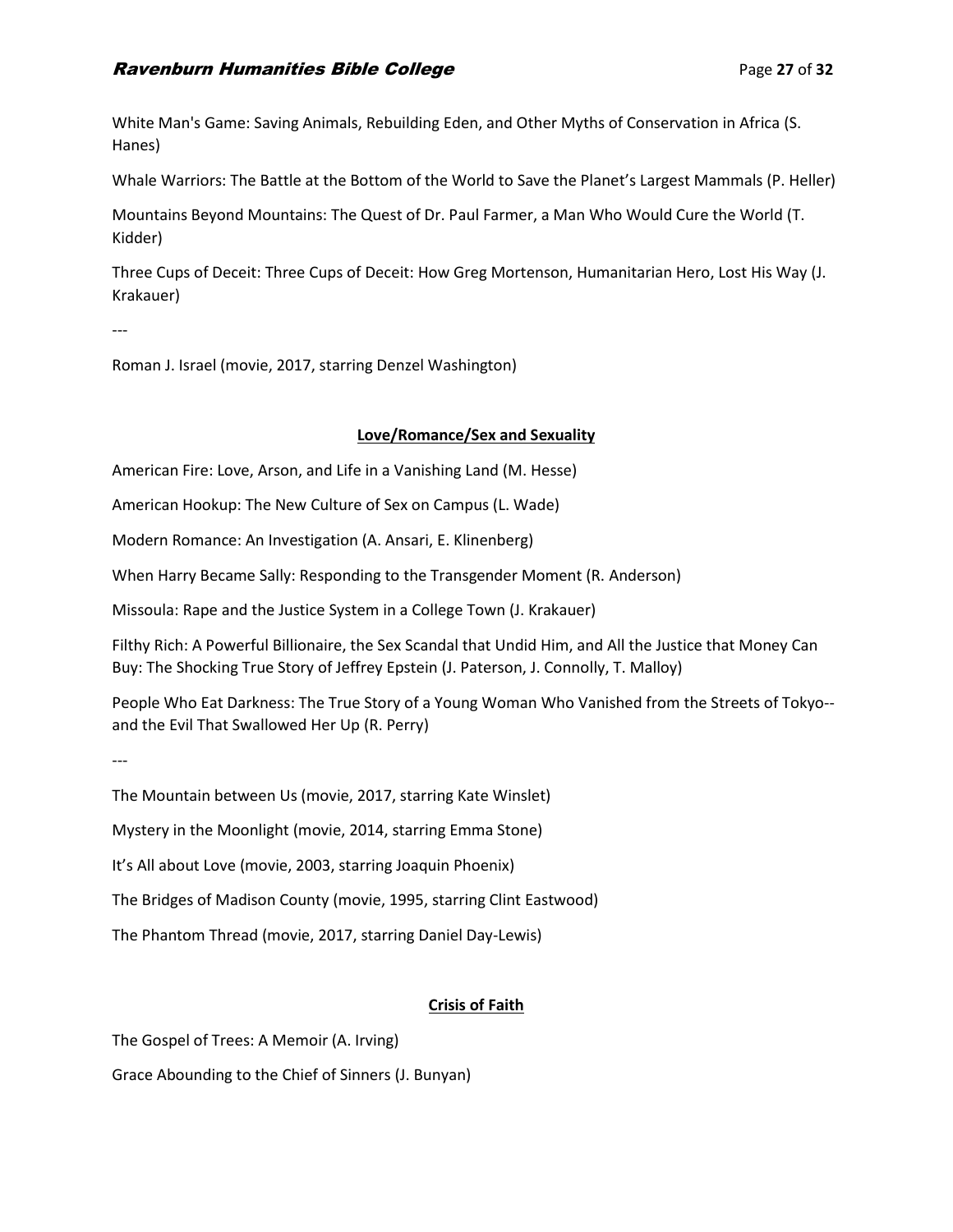# **Ravenburn Humanities Bible College** Particular Collection **Page 28 of 32 Page 28 of 32**

The Boy Kings: A Journey into the Heart of the Social Network (K. Losse) A Pilgrimage to Eternity: From Canterbury to Rome in Search of a Faith (T. Egan) Into the Wild (J. Krakauer) Surprised by Joy (C. Lewis) Christianity and Liberalism (J. Machen) Kant and the Nineteenth Century (W. T. Jones) (selections) --- Signs (movie, 2002, starring Mel Gibson) Contact (movie, 1997, starring Jodie Foster) Life of Pi (movie, 2012, starring Irrfan Kahn)

Notes from the Underground (F. Dostoyevsky) (book, classic fiction)

# **Miscellaneous**

*The books listed here are generally good to know in that they can give one a foundation of information or thought that can then support practical application among a congregation's particularized needs. A rational in italics is provided by each selection.*

The Gunning of America: Business and the Making of American Gun Culture (P. Haag). *This can help a minister deal with the polarizing issue of gun control.*

Barbarians at the Gate: The Fall of RJR Nabisco (B. Burrough, J. Helyar). *Shows the pressures and work expectations within larger national companies, especially during a takeover.*

The Gene: An Intimate History (S. Mukherjee). *Prepares one to deal with the current questions of what role the genome plays in behavior like homosexuality, criminality, etc.*

The Violinist's Thumb: And Other Lost Tales of Love, War, and Genius, as Written by Our Genetic Code (S. Kean). *Prepares one to deal with the current questions of what role the genome plays in behavior like homosexuality, criminality, etc.*

Richard Nixon: The Life (J. Farrell), *Shows how almost-absolute political power can corrupt and confuse.*

The Power Broker: Robert Moses and the Fall of New York (R. Caro). *Shows how almost-absolute political power can corrupt and confuse even on a municipal level.*

Routes of Man: How Roads Are Changing the World and the Way We Live Today (T. Conover). *Provides a global view of how socio-material necessities like transportation, travel, and roads affect quality of life.*

Crash Course: The American Automobile Industry's Road to Bankruptcy and Bailout – and Beyond (P. Ingrassia) (all, audio version permitted). *Provides a national view of how socio-material necessities like cars and factory work affect quality of life.*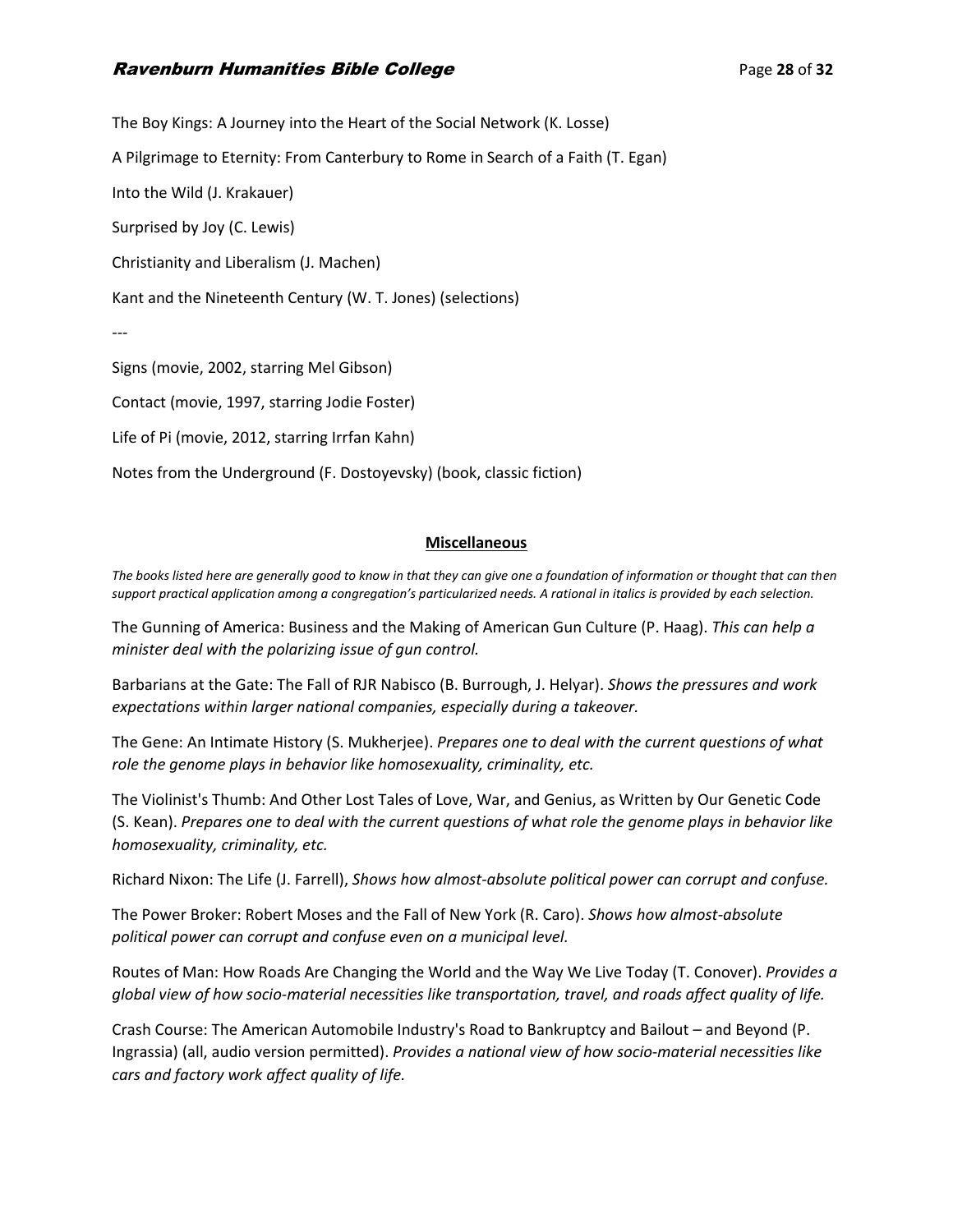# **Ravenburn Humanities Bible College Page 29 of 32 Page 29 of 32**

Private Empire: ExxonMobile and American Power (S. Coll) (all, audio version permitted). *Provides a global view of how socio-material necessities like oil and fuel affect quality of life.*

## THE ADDITIONAL REQUIREMENTS FOR HONORIFIC TITLES

*The following material is not required for the PhD degree. However, if the student wants to go beyond the basic degree in order to add honorific titles to the degree, then this is the guideline to be used.*

## *Cum laude*

5,000 extra pages on top of the 30,000 required pages. (All extra pages can be read via audiobook.)

## *Magna cum laude*

10,000 extra pages on top of the 30,000 required pages. (All extra pages can be read via audiobook.)

## *Summa cum laude*

20,000 extra pages on top of the 30,000 required pages. (All extra pages can be read via audiobook.)

## **SECTION 8: Time to Degree**

The following time-frame is designed to ensure that a student spends adequate time maturing in a formal way as a thinker and yet is able to see a clear end to the process.

Duration of Pre-Candidacy

- 1) No fewer than 2 year from the date listed in the commencement document.
- 2) No more than 4 years from the date listed in the commencement document.

## Duration of Candidacy

- 1) No fewer than 3 years from the date listed in the commencement document.
- 2) No more than 7 years from the date listed in the commencement document.
- 3) Students are highly encouraged to finish the degree in 5 years.

Because the defense stage of the program can take place during the course of 1 week, or even 1 day, it is not listed here in terms of a spread of years.

## **SECTION 9: Credit Load**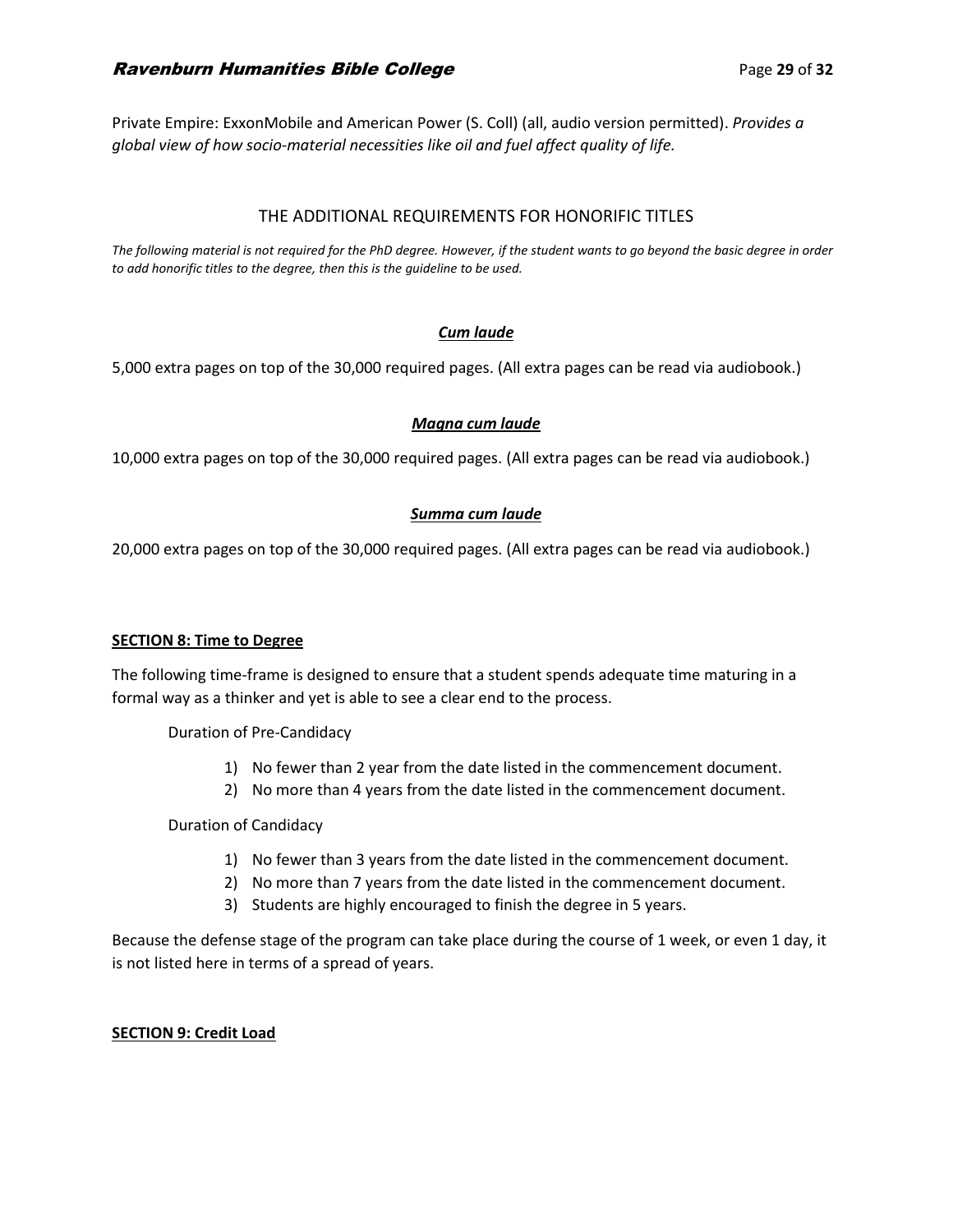The Ravenburn doctorate degree comprises 130 credits beyond the Master of Arts degrees, 4 candidacy requirements, and a completed and defended writing project. The candidacy and writing requirements have been discussed above. What follows below is a description of how the credits are distributed.

- 1. 60 of the 120 credits are "reading credits." A student earns and then "declares for" reading credits in the following manner:
	- a. To earn 1 credit, a student must:
		- i. Read 500 pages
		- ii. Write a minimum of 500 words relating to that reading
		- iii. Log 5 "discussion events"
			- 1. A discussion event between the student and the mentor (or between students and the mentor as a group discussion) can be any of the following:
				- a. A phone call with the mentor
				- b. A series of texts with the mentor that form a discussion
				- c. An email discussion
				- d. A live discussion with the mentor
				- e. A series of posts to an online discussion
		- iv. Log 5 hours of ministerial involvement. These 5 hours represent half of the credit, and they will be counted as "land credits" in the student's transcript.
	- b. Students can earn 2 credits at once by doubling the above requirements. This may allow a student to write 1000 words or more on a reading topic that they want to extend upon.
	- c. In fact, students must declare credits (see below) in multiples of 2. Students cannot declare for more than 6 credits at a time.
	- d. To declare credits, which is the act of reporting work to the mentor in order to have the mentor put the credits on the official transcript, the student must simply write an email to the mentor with the following items included:
		- i. An affirmation that the student has read 500 pp for each credit.
		- ii. A written reflection on the reading with a minimum word count that equals the pages read.
		- iii. A quick log or description of 5 discussion events for each credit.
		- iv. An affirmation that 5 hours of ministry service have been rendered per each credit.
- 2. 20 of the 130 credits are "reporting credits." These are described in Section 5 above. Students must complete 2 full years of 10-, 20-, and 30-day reporting, as well as Term Reports. (A Term Report is a report submitted after every term ends in which the student lists the amount of pages read since the last term, the categories they have completed, and the films they have watched.) Students do not need to declare for teaching credits. The mentor will track the credits independently.
- 3. 20 of the 130 credits are "teaching credits." These are earned as PhD students help facilitate Ravenburn's online undergraduate general-learning classes. PhD students will have to do all the reading required for these classes in addition to the reading they are already doing. Teaching credits are earned over the course of 2 full academic years. Students do not need to declare for teaching credits. The mentor will track the credits independently.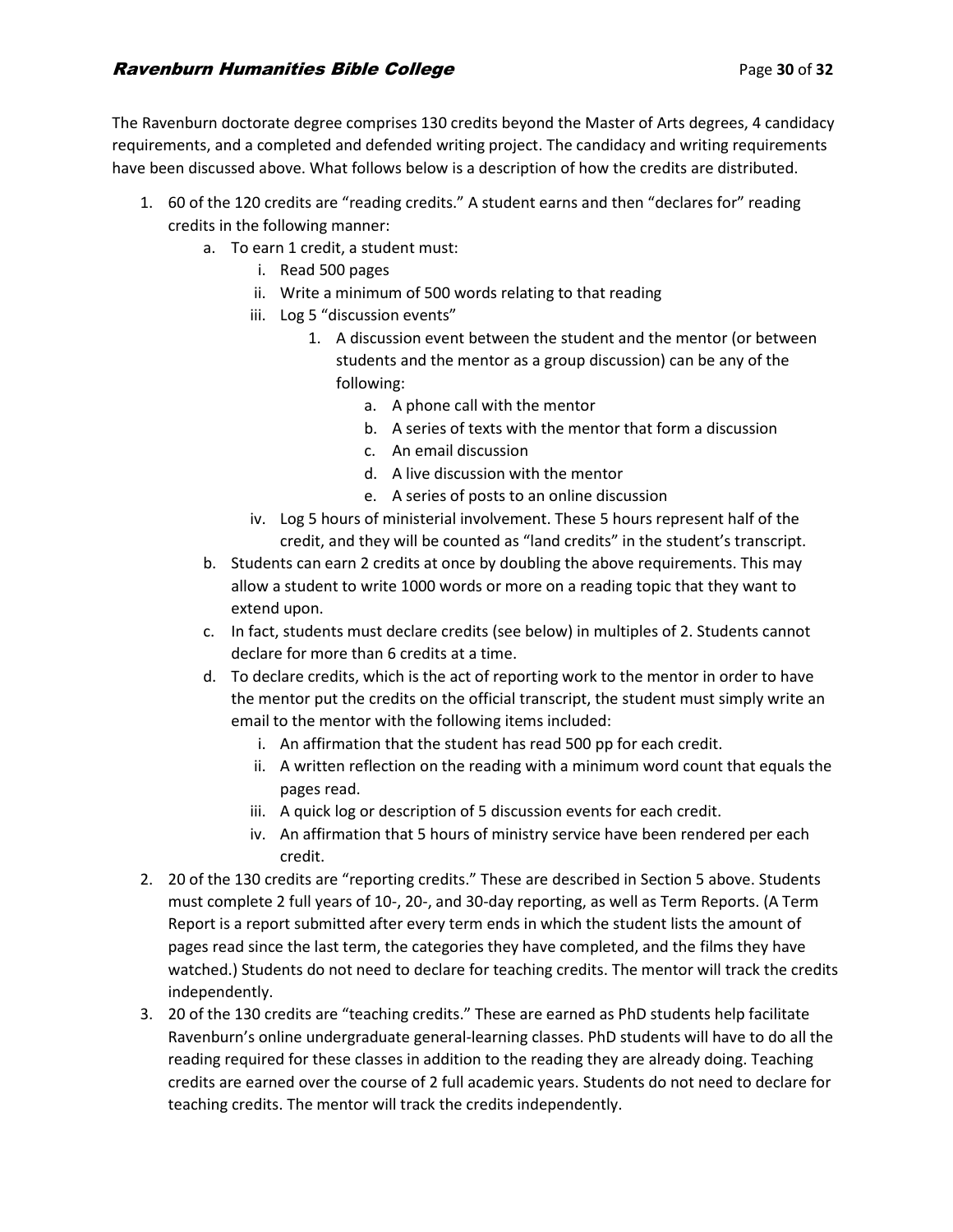- 4. 10 of the 130 credits are earned through "candidacy credits." Students must declare for candidacy credits by submitting an email to the mentor requesting credit for completed requirements (philosophy, logic, 50% of the teaching credits earned,  $1/3^{rd}$  of reading, writingproject proposal approval). These credits must be declared for in multiples of 2, and for each credit, the student must affirm that 5 ministry hours have been served.
- 5. 20 of the 130 credits are earned through "writing credits." Students earn all 20 credits when they submit their final writing project. In addition to the project, they must affirm that they have logged 100 ministry hours.

# **SECTION 10: Tuition and Fees**

In accordance with the rules set by OLEF, no degree in the Faculty-School System can exceed \$15,000 (this price can be revised no sooner than January 2025). Therefore, the doctorate cannot exceed a total of \$15,000.

Ravenburn has the right to set the price of its degrees at this price or at a price lower. We prefer to keep the prices of our degrees more or less the same, in order to set up a stable situation so that students who go from a BA program to an MA program and possibly to a PhD program in Ravenburn schools do not have to re-think their budget.

Breakdown of Fees (next scheduled change, if any, is 2025)

- 1) \$50 paid to the mentor per credit declared, for 90 credits. Total: \$4,500.
- 2) \$200 to the sponsoring school every year (4 quarters & 1 summer session) that the student spends earning the degree. Total (assuming 5 years): \$1,000
- 3) \$25 paid directly to OLEF for the accreditation fee every quarter for \$100 a year (if the fee is paid all 4 quarters, the summer session has no fee). Total (assuming 5 years: \$500
- 4) \$350 total to the sponsoring school's monitor (2 reviews during the student's first and second year at \$50 dollars each and then 1 review per year after that for 5 years, at \$50 a review)
- 5) \$50 for the OLEF Logic Exam and the OLEF Candidacy Checklist (submitted simultaneously via an online platform)
- 6) \$50 for the co-mentor's role in the Writing Proposal assessment (the mentor does not get paid for this)
- 7) \$150 for the co-mentor's role in the defense (mentor does not get paid for this)

Grand Total: \$6,600 (this does not include travel expenses and books). Per year (assuming 5 years), this is \$1,320.

NOTE: This does not include travel expenses to have the annual (or semi-annual) face-to-face meeting(s) with the mentor. Assuming \$240 per semi-annual meeting or \$480 for an annual meeting) for travel expenses (driving, hotel), the total cost of the degree is \$9000.

## **SECTION 11: Recourse to Mediation**